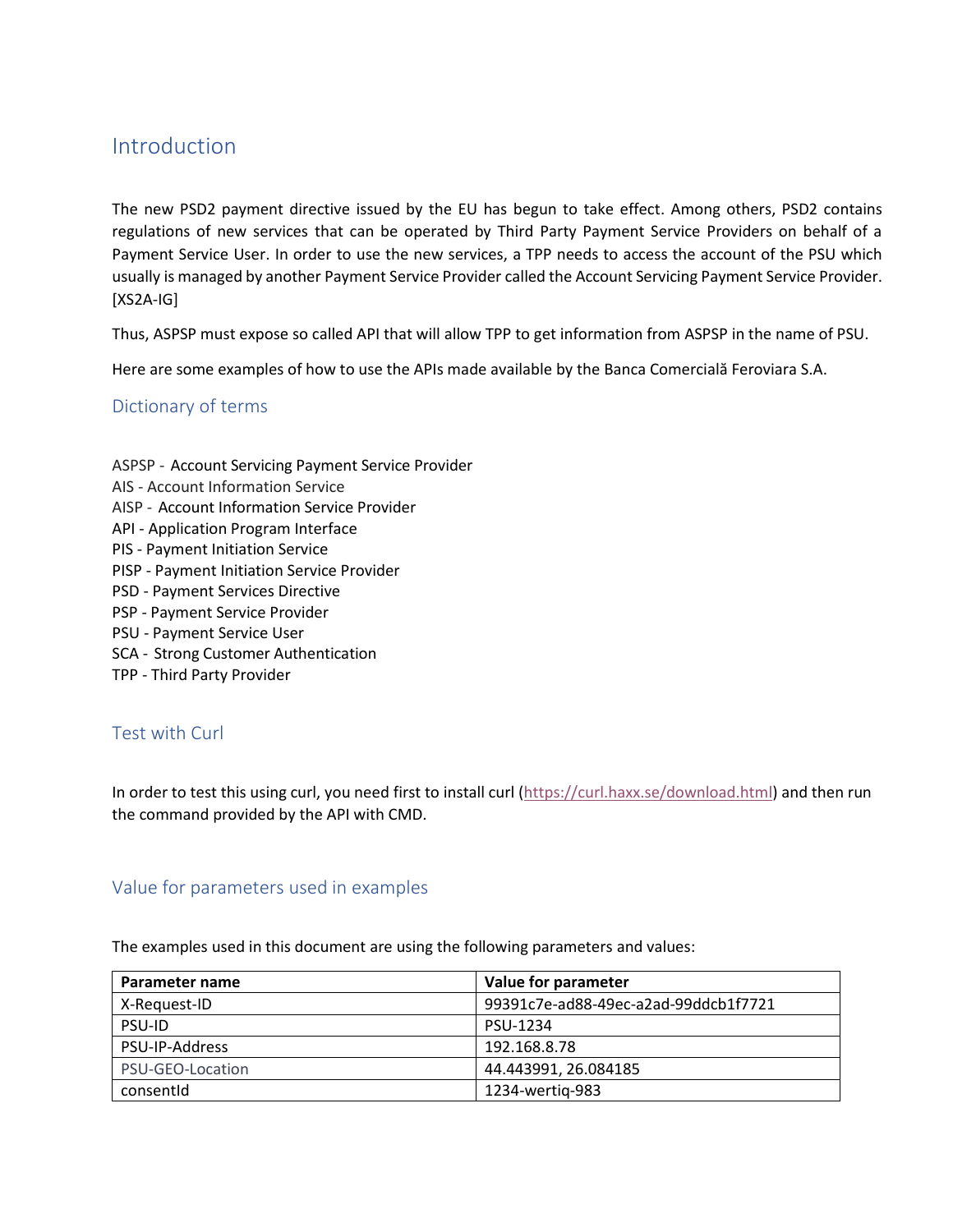| Authorization | Bearer SIAV32hkKG |
|---------------|-------------------|
|               |                   |

# [Technical -](https://176.223.226.28:9443/store/apis/info?name=EXIM-API&version=1.0.0&provider=admin#/Technical%20-%20Consent) Consent

For a TPP to have access to the accounts/to make payments on behalf of a PSU, PSU must first gave his consent. This is implemented with Redirect SCA Approach, which means that The Account Information Consent Request is followed by a redirection to the banks SCA authorization site.

The PSU will have to authorize the access in an authorization page of the ASPSP (the bank). If the consent has been successfully added, PSU will be redirected back to the TPP page. The consent will be valid until the '*validUntil*' date expires. This request will generate a unique *consentId* (POST /v1/consents).

Each time the TPP will try to access account information, the status of the consent must be checked. This is done through the Consent Status Request, /v1/consents/{consentId}/status. The request will return the status of the consent. For example:

### **"consentStatus": "received"**

If the *consentStatus* has a valid status, then the TPP will have to trigger a new request to obtain the content of what was consented. This is done through the *GET Consent-Content Request* [/v1/consents/{consentId}](https://176.223.226.28:9443/store/apis/info?name=EXIM-API&version=1.0.0&provider=admin#/operations/Technical%20-%20Consent/get_v1_consents__consentId_) which returns the content.

The API also gives the possibility to the TPP to delete a consent if necessary. This is done through the *DELETE* request [/v1/consents/{consentId}](https://176.223.226.28:9443/store/apis/info?name=EXIM-API&version=1.0.0&provider=admin#/operations/Technical%20-%20Consent/delete_v1_consents__consentId_) .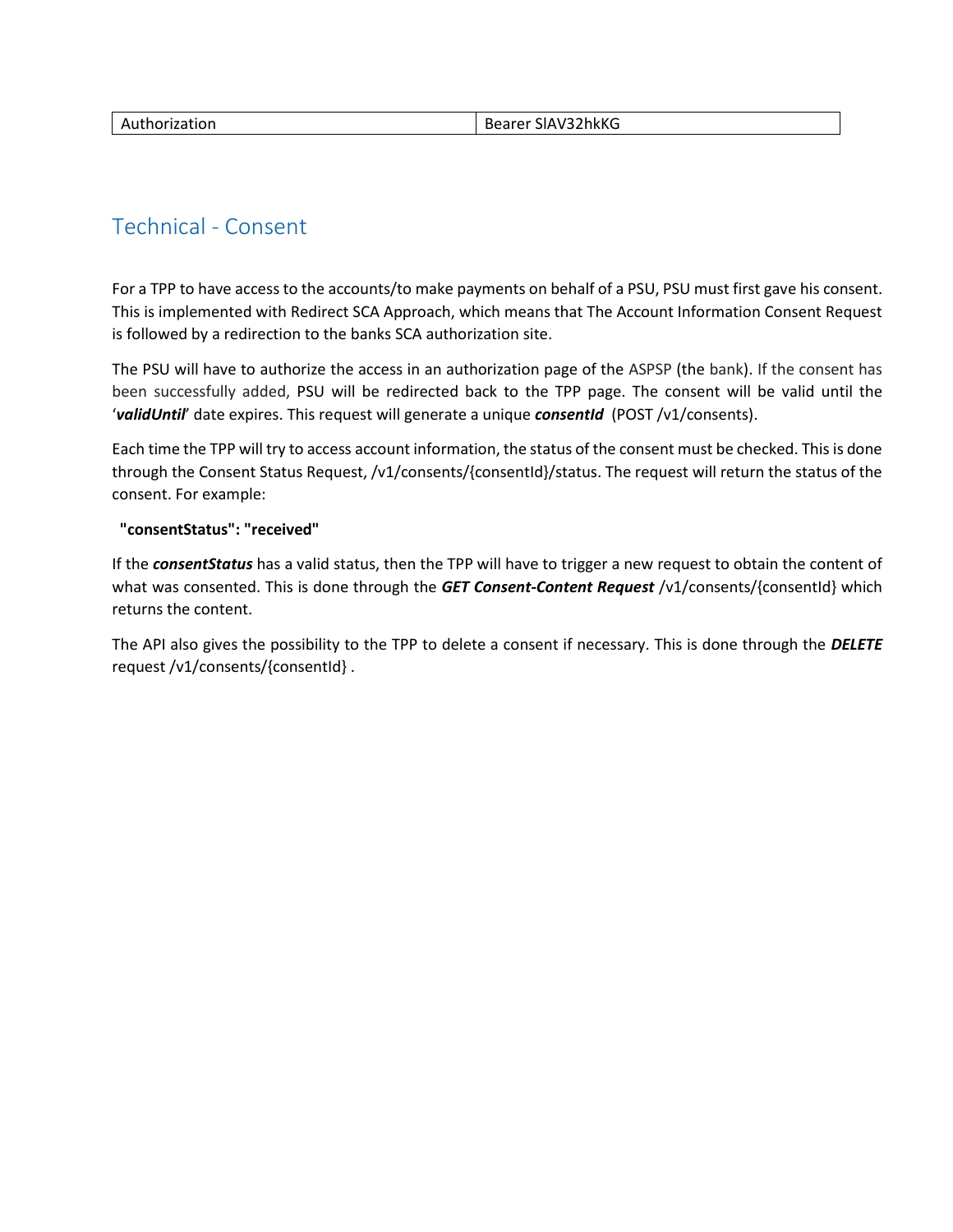

*Redirect SCA Approach: Implicit Start of the Authorization Process [XS2A-IG]*

# POST /v1/consents

#### Description

This method creates a consent resource, defining access rights to dedicated accounts of a given PSU-ID. These accounts are addressed explicitly in the method as parameters as a core function.

When this Consent Request is a request where the "*recurringIndicator*" equals true, and if it exists already a former consent for recurring access on account information for the addressed PSU submitted by this TPP, then the former consent automatically expires as soon as the new consent request is authorized by the PSU.

#### Body Parameters

| <b>Attribute</b> | Type             | Content                          | <b>Description</b> |
|------------------|------------------|----------------------------------|--------------------|
| Payload          | application/json |                                  | Request Body for a |
|                  |                  | " $access$ ": {                  | consents request   |
|                  |                  | "availableAccounts":<br>"string" |                    |
|                  |                  |                                  |                    |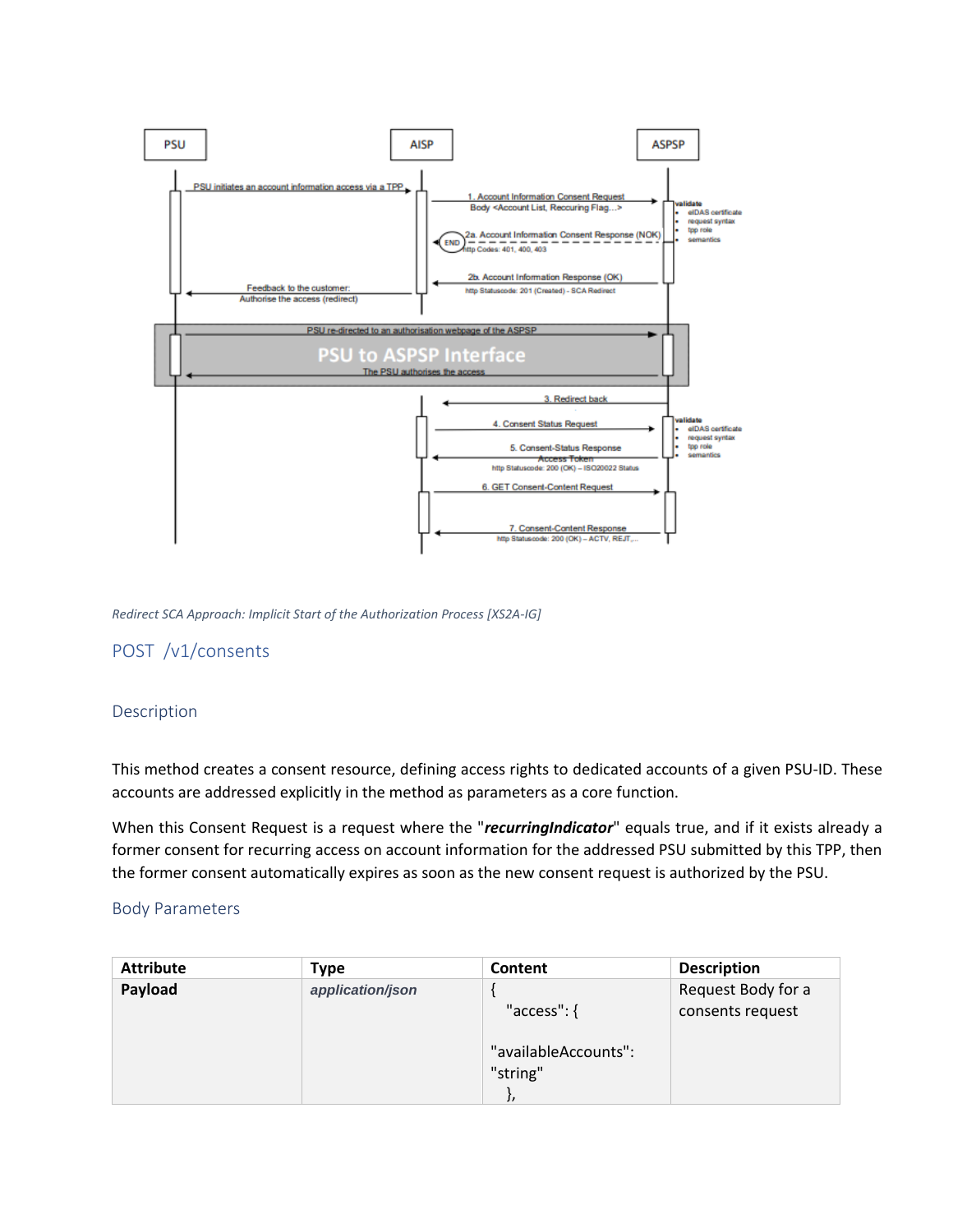| "recurringIndicator":   |  |
|-------------------------|--|
| true,                   |  |
| "validUntil": "string", |  |
| "frequencyPerDay":      |  |
| "string"                |  |
|                         |  |
|                         |  |

## Header Parameters

| <b>Attribute</b>      | <b>Type</b>  | <b>Condition</b> | <b>Description</b>                                                                                                                       |
|-----------------------|--------------|------------------|------------------------------------------------------------------------------------------------------------------------------------------|
| X-Request-ID          | UUID/ string | required         | ID of the request,<br>unique to the call, as<br>determined by the<br>initiating party.                                                   |
| <b>PSU-ID</b>         | string       | required         | Might be mandated in<br>the ASPSP's<br>documentation, if<br>OAuth is not chosen as<br>Pre-Step                                           |
| <b>PSU-IP-Address</b> | string       | required         | The forwarded IP<br>Address header field<br>consists of the<br>corresponding http<br>request IP Address<br>field between PSU<br>and TPP. |
| PSU-GEO-Location      | string       | required         | The forwarded Geo<br>Location of the<br>corresponding http<br>request between PSU<br>and TPP if available.                               |

# Command line to execute with curl

curl -k -X POST "https://bcfonline.bfer.ro:8443/psd2api/1.0.0/v1/consents" -H "accept: application/json" -H "X-Request-ID: 99391c7e-ad88-49ec-a2ad-99ddcb1f7721" -H "PSU-ID: PSU-1234" -H "PSU-IP-Address: 192.168.8.78" -H "PSU-GEO-Location: 44.443991, 26.084185" -H "Content-Type: application/json" -H "Authorization: Bearer " -d "{ \"access\": { \"availableAccounts\": \"string\" }, \"recurringIndicator\": true, \"validUntil\": \"string\", \"frequencyPerDay\": \"string\"}"

Request URL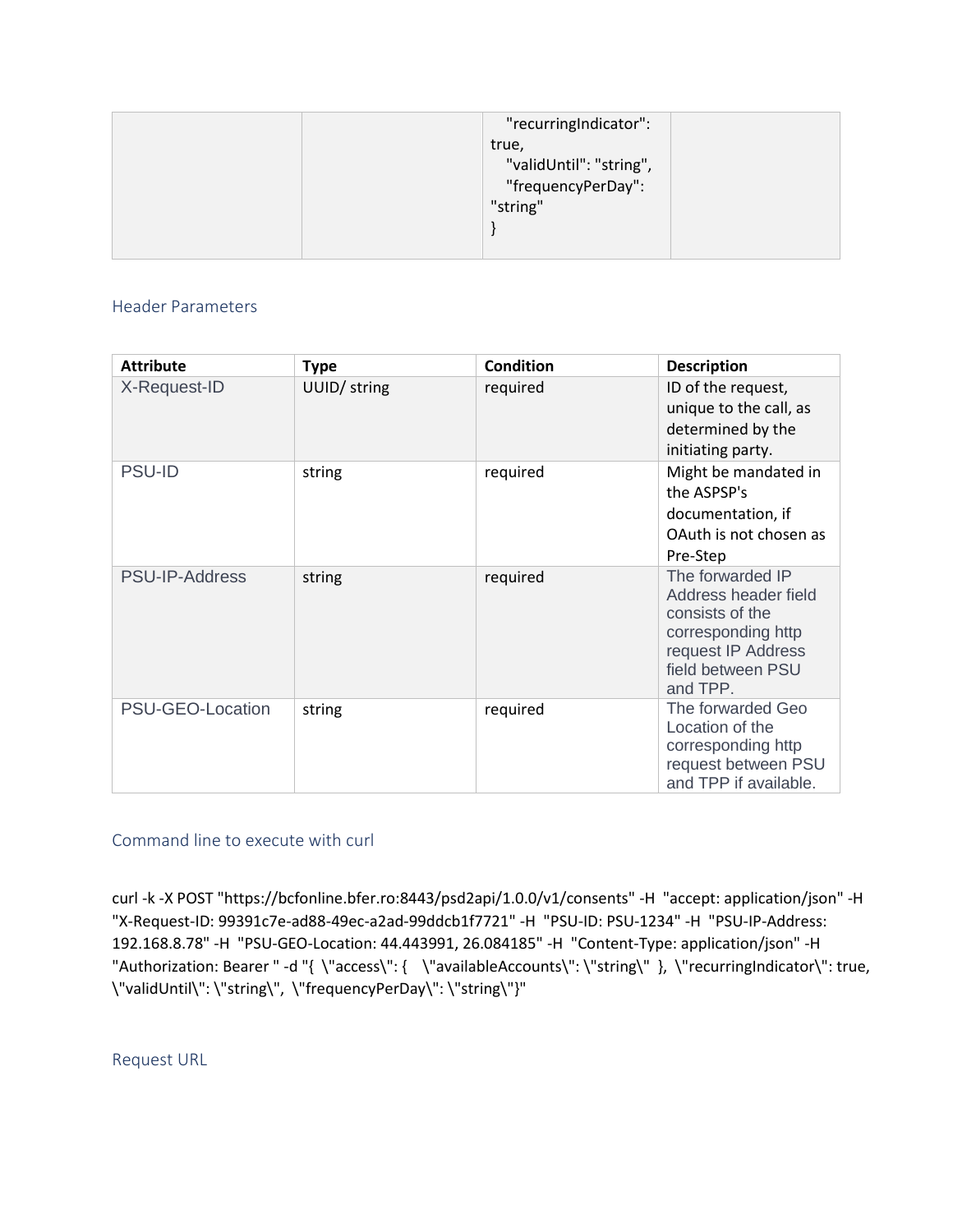# <https://bcfonline.bfer.ro:8443/psd2api/1.0.0/v1/consents>

# Response Header Parameters

| <b>Attribute</b> | Type   | <b>Description</b>                                                                     |
|------------------|--------|----------------------------------------------------------------------------------------|
| X-Request-ID     | string | ID of the request,<br>unique to the call, as<br>determined by the<br>initiating party. |
| Content-Type     | string | application/json                                                                       |

# Server Response Example

| Code | <b>Description</b>                  | Content                                                                                                                                                                                                                                       | <b>Response Example</b>                                                                                                                                                                                                                                                                                                                               |
|------|-------------------------------------|-----------------------------------------------------------------------------------------------------------------------------------------------------------------------------------------------------------------------------------------------|-------------------------------------------------------------------------------------------------------------------------------------------------------------------------------------------------------------------------------------------------------------------------------------------------------------------------------------------------------|
| 201  | <b>Post Consents</b><br>Response OK | "consentStatus":<br>"string",<br>"consentid": "string",<br>" $links$ ": {<br>"self": $\{$<br>"href": "string"<br>ł,<br>"status": $\{$<br>"href": "string"<br>"scaStatus": {<br>"href": "string"<br>ì,<br>"scaRedirect": {<br>"href": "string" | { "consentStatus": "received", "consentId": "4",<br>" links": { "self": { "href": "/v1/consents/4" },<br>"status": { "href": "/v1/consents/4/status" },<br>"scaStatus": { "href":<br>"/v1/consents/4/authorisations/4" },<br>"scaRedirect": { "href":<br>"https://bcfonline.bfer.ro:8443/sca-<br>consent/login/123?callback=www.amazon.com"<br>$\{\}$ |

# Response Header Parameters

| <b>Attribute</b>   | Type                               | <b>Description</b>     |
|--------------------|------------------------------------|------------------------|
| X-Request-ID       | ID of the request,<br>string       |                        |
|                    | unique to the call, as             |                        |
|                    |                                    | determined by the      |
|                    |                                    | initiating party.      |
| ASPSP-SCA-Approach | <b>Account Servicing</b><br>string |                        |
|                    |                                    | <b>Payment Service</b> |
|                    |                                    | Provider - Strong      |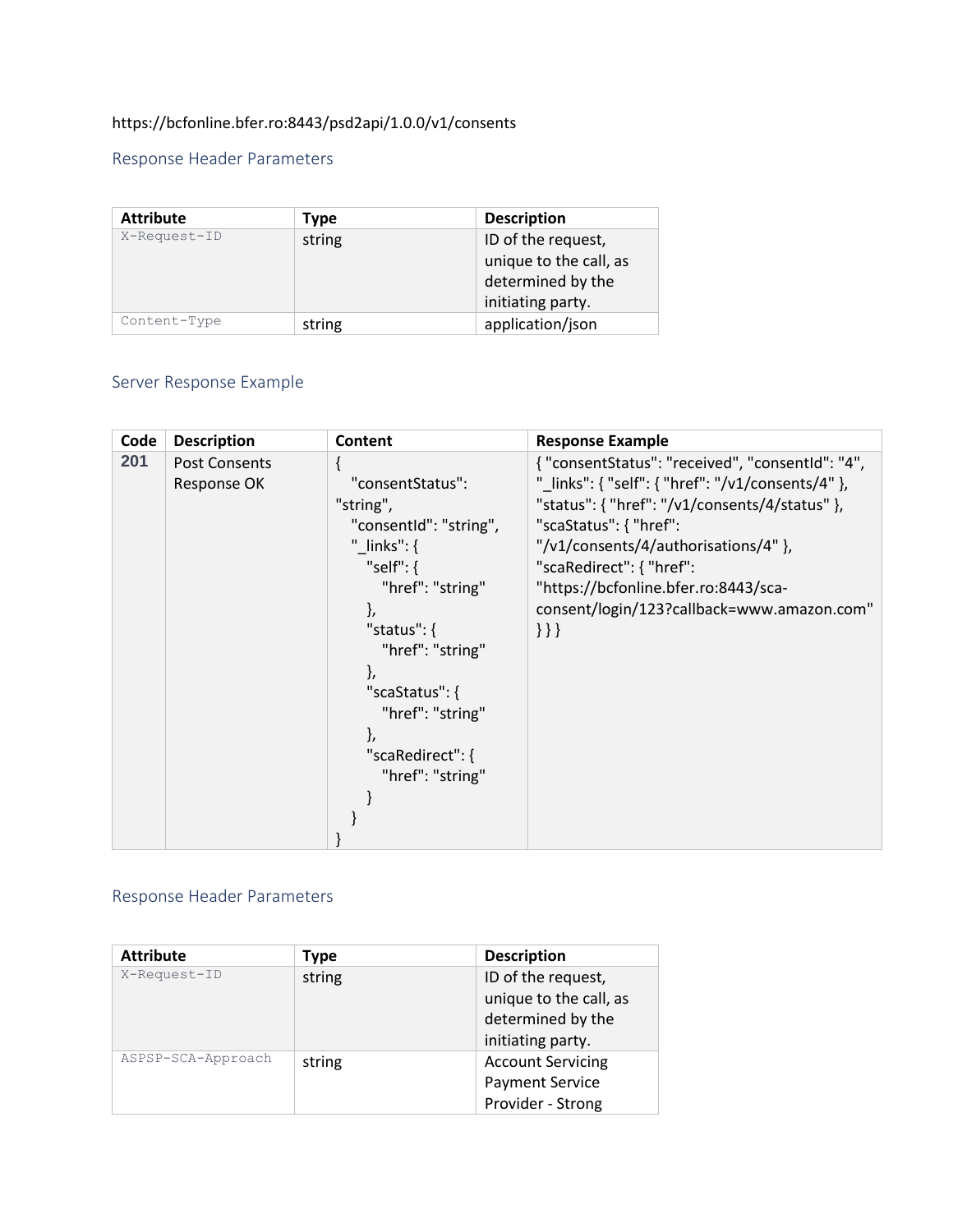|              |        | Customer                  |  |
|--------------|--------|---------------------------|--|
|              |        | Authentication.           |  |
| Location     | string | The location header of    |  |
|              |        | the response will         |  |
|              |        | usually contain a link to |  |
|              |        | the created resource.     |  |
| Content-Type | string | application/json          |  |

# GET /v1/consents/{consentId}/status

# Description

This GET request fetches the status of a consent, identified by a *consentId*.

## Path Parameters

| <b>Attribute</b> | Type   | <b>Condition</b> | <b>Description</b>         |
|------------------|--------|------------------|----------------------------|
| consentId        | string | Required         | ID of the                  |
|                  |        |                  | corresponding              |
|                  |        |                  | consent object as          |
|                  |        |                  | returned by an             |
|                  |        |                  | <b>Account Information</b> |
|                  |        |                  | <b>Consent Request.</b>    |

| <b>Attribute</b> | <b>Type</b> | <b>Condition</b> | <b>Description</b>                                                                                                                                                                                                                         |
|------------------|-------------|------------------|--------------------------------------------------------------------------------------------------------------------------------------------------------------------------------------------------------------------------------------------|
| X-Request-ID     | string      | Required         | ID of the request,<br>unique to the call, as<br>determined by the<br>initiating party.                                                                                                                                                     |
| <b>PSU-ID</b>    | string      | Required         | Client ID of the PSU in<br>the ASPSP client<br>interface. Might be<br>mandated in the<br>ASPSP's<br>documentation. Is not<br>contained if an<br>OAuth <sub>2</sub> based<br>authentication was<br>performed in a pre-<br>step or an OAuth2 |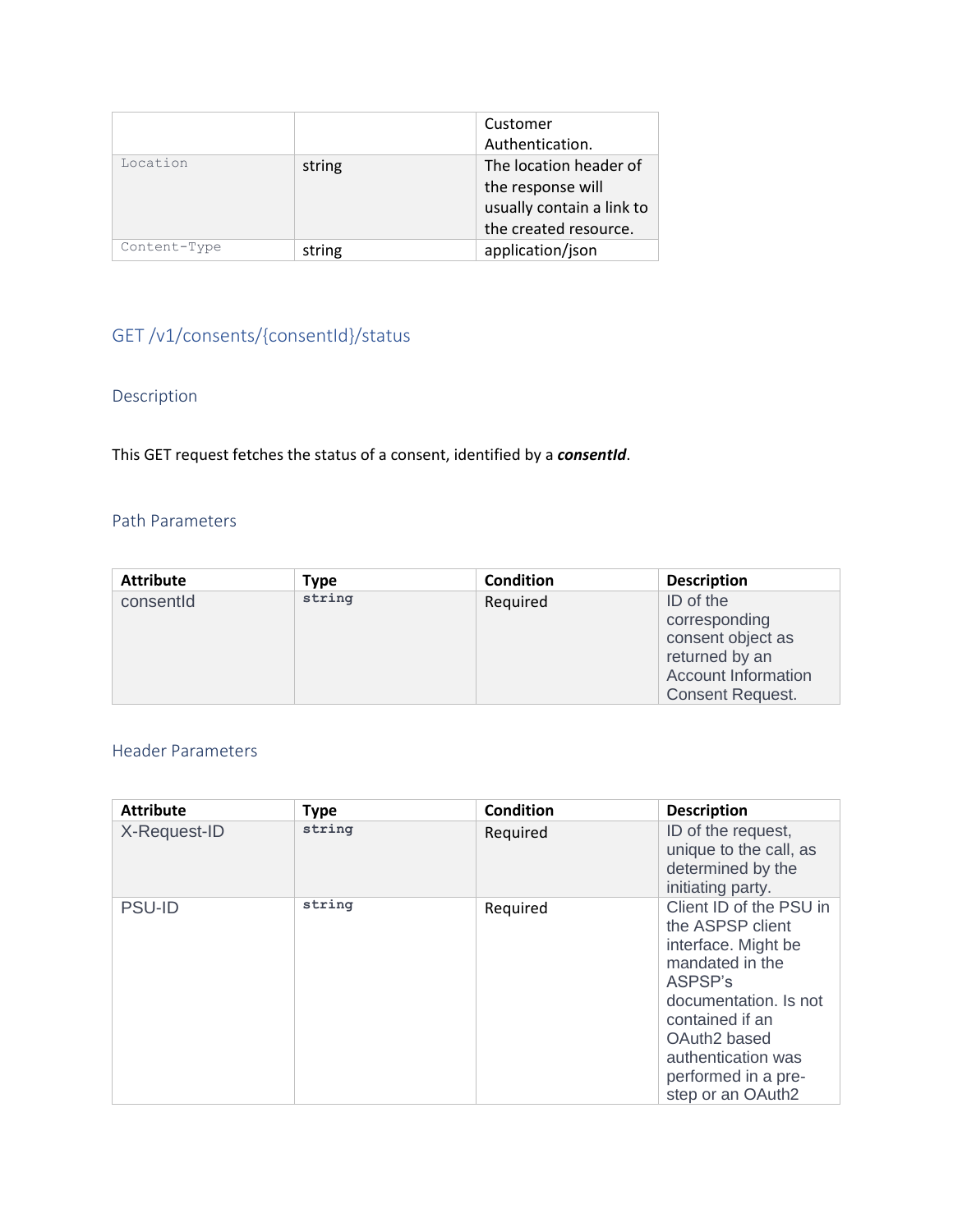|                  |        |          | based SCA was<br>performed in a<br>preceding AIS service<br>in the same session.                                                        |
|------------------|--------|----------|-----------------------------------------------------------------------------------------------------------------------------------------|
| PSU-IP-Address   | string | Required | The forwarded IP<br>Address header field<br>consists of the<br>corresponding http<br>request IP Address<br>field between PSU<br>and TPP |
| PSU-GEO-Location | string | Required | The forwarded Geo<br>Location of the<br>corresponding http<br>request between PSU<br>and TPP if available                               |

curl -k -X GET "https://bcfonline.bfer.ro:8443/psd2api/1.0.0/v1/consents/1234-wertiq-983/status" -H "accept: application/json" -H "X-Request-ID: 99391c7e-ad88-49ec-a2ad-99ddcb1f7721" -H "PSU-ID: PSU-1234" -H "PSU-IP-Address: 192.168.8.78" -H "PSU-GEO-Location: 44.443991, 26.084185" -H "Authorization: Bearer "

### Request URL

<https://bcfonline.bfer.ro:8443/psd2api/1.0.0/v1/consents/1234-wertiq-983/status>

#### Response Header Parameters

| <b>Attribute</b> | <b>Type</b> | <b>Description</b>                                                                     |
|------------------|-------------|----------------------------------------------------------------------------------------|
| X-Request-ID     | string      | ID of the request,<br>unique to the call, as<br>determined by the<br>initiating party. |
| Content-Type     | string      | application/json                                                                       |

#### Server Response Example

| Code | <b>Description</b>    | <b>Response Body</b> | <b>Response headers</b> | Content          |
|------|-----------------------|----------------------|-------------------------|------------------|
| 200  |                       |                      | content-type:           |                  |
|      | <b>Get Consent ID</b> | "consentStatus":     | application/json;       | "consentStatus": |
|      | Status Response OK    | "received"           | charset=UTF-8           | "string"         |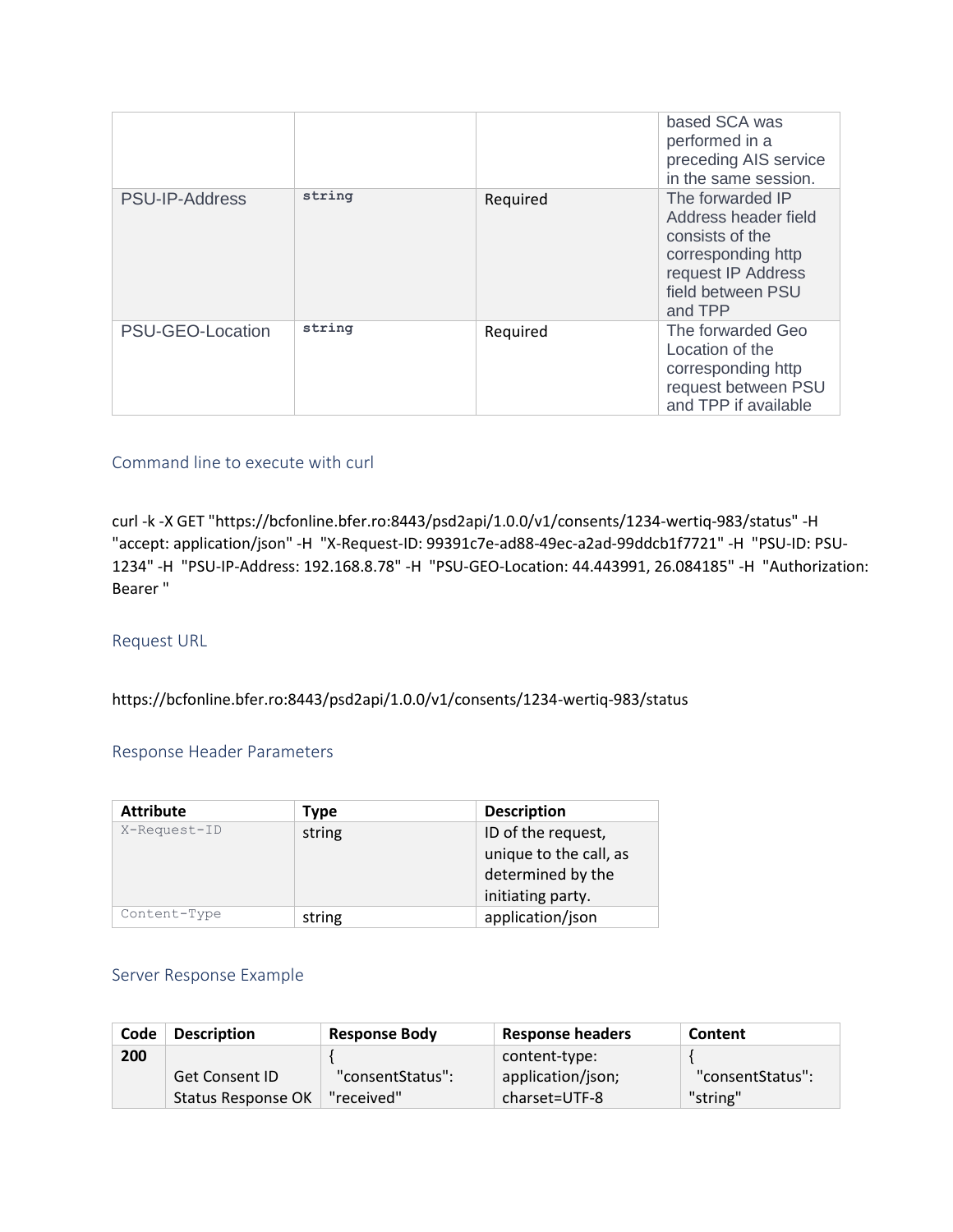|--|--|--|

# GET [/v1/consents/{consentId}](https://176.223.226.28:9443/store/apis/info?name=EXIM-API&version=1.0.0&provider=admin#/operations/Technical%20-%20Consent/get_v1_consents__consentId_)

# Description

Reads the exact definition of the given consent resource {*consentId*} including the validity status

## Path Parameters

| <b>Attribute</b> | <b>Type</b> | <b>Condition</b> | <b>Description</b>         |
|------------------|-------------|------------------|----------------------------|
| consentId        | string      | Required         | ID of the                  |
|                  |             |                  | corresponding              |
|                  |             |                  | consent object as          |
|                  |             |                  | returned by an             |
|                  |             |                  | <b>Account Information</b> |
|                  |             |                  | <b>Consent Request.</b>    |

| <b>Attribute</b> | <b>Type</b> | <b>Condition</b> | <b>Description</b>                                                                                                                                                                                                                                                                                                 |
|------------------|-------------|------------------|--------------------------------------------------------------------------------------------------------------------------------------------------------------------------------------------------------------------------------------------------------------------------------------------------------------------|
| X-Request-ID     | string      | Required         | ID of the request,<br>unique to the call, as<br>determined by the<br>initiating party.                                                                                                                                                                                                                             |
| <b>PSU-ID</b>    | string      | Required         | Client ID of the PSU in<br>the ASPSP client<br>interface. Might be<br>mandated in the<br>ASPSP's<br>documentation. Is not<br>contained if an<br>OAuth2 based<br>authentication was<br>performed in a pre-<br>step or an OAuth2<br>based SCA was<br>performed in a<br>preceding AIS service<br>in the same session. |
| PSU-IP-Address   | string      | Required         | The forwarded IP<br>Address header field<br>consists of the<br>corresponding http                                                                                                                                                                                                                                  |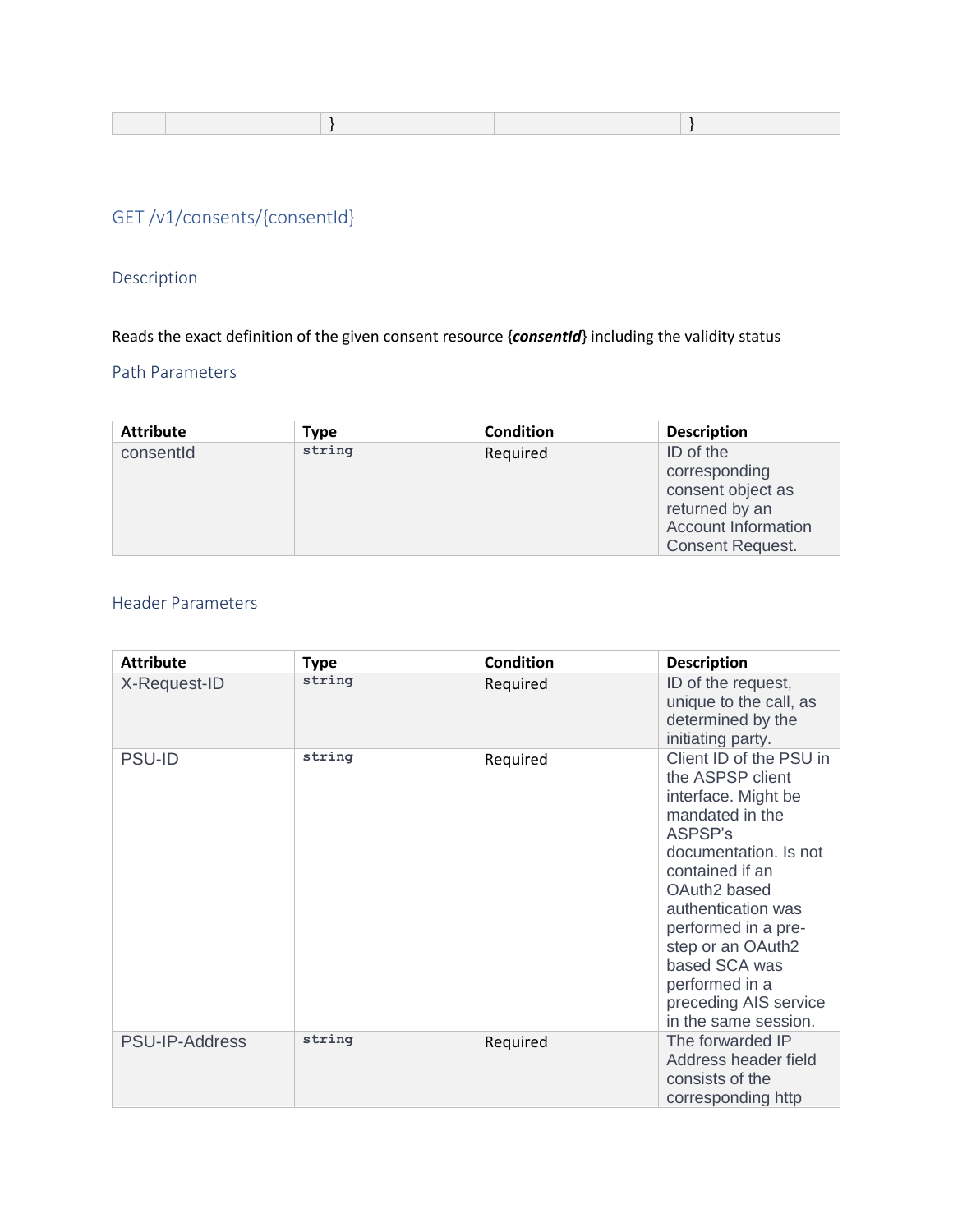|                  |        |          | request IP Address<br>field between PSU<br>and TPP                                                        |
|------------------|--------|----------|-----------------------------------------------------------------------------------------------------------|
| PSU-GEO-Location | string | Required | The forwarded Geo<br>Location of the<br>corresponding http<br>request between PSU<br>and TPP if available |

curl -k -X GET "https://bcfonline.bfer.ro:8443/psd2api/1.0.0/v1/consents/99391c7e-ad88-49ec-a2ad-99ddcb1f7721" -H "accept: application/json" -H "X-Request-ID: 2345" -H "PSU-ID: PSU-1234" -H "PSU-IP-Address: 192.168.8.78" -H "PSU-GEO-Location: 44.443991, 26.084185" -H "Authorization: Bearer"

### Request URL

https:// [https://bcfonline.bfer.ro:8443/psd2api/1.0.0/v1/consents/99391c7e-ad88-49ec-a2ad-99ddcb1f7721](https://https/bcfonline.bfer.ro:8443/psd2api/1.0.0/v1/consents/99391c7e-ad88-49ec-a2ad-99ddcb1f7721)

### Response Header Parameters

| <b>Attribute</b> | <b>Type</b>                                                                 | <b>Description</b> |
|------------------|-----------------------------------------------------------------------------|--------------------|
| X-Request-ID     | ID of the request,<br>string<br>unique to the call, as<br>determined by the |                    |
|                  |                                                                             | initiating party.  |
| Content-Type     | string                                                                      | application/json   |

### Server Response Example

| Code | <b>Description</b>     | <b>Response Example</b>               | <b>Response headers</b> | Content           |
|------|------------------------|---------------------------------------|-------------------------|-------------------|
| 200  |                        | { "access": { "balances": [ {         | content-type:           |                   |
|      | <b>Get Consent ID</b>  | "iban":                               | application/json;       | "access": {       |
|      | <b>Status Response</b> | "RO42BFER0000000100010RON"            | charset=UTF-8           | "balances": [     |
|      | OK                     | $\}$ , { "iban":                      |                         |                   |
|      |                        | "RO27BFER0000000100020RON"            |                         | "iban": "string"  |
|      |                        | } ], "transactions": [ { "iban":      |                         |                   |
|      |                        | "RO42BFER0000000100010RON"            |                         |                   |
|      |                        | $\}$ , { "iban":                      |                         | "transactions": [ |
|      |                        | "RO27BFER0000000100020RON"            |                         |                   |
|      |                        | $\{\}\$ . "recurring Indicator": "Y", |                         | "iban": "string"  |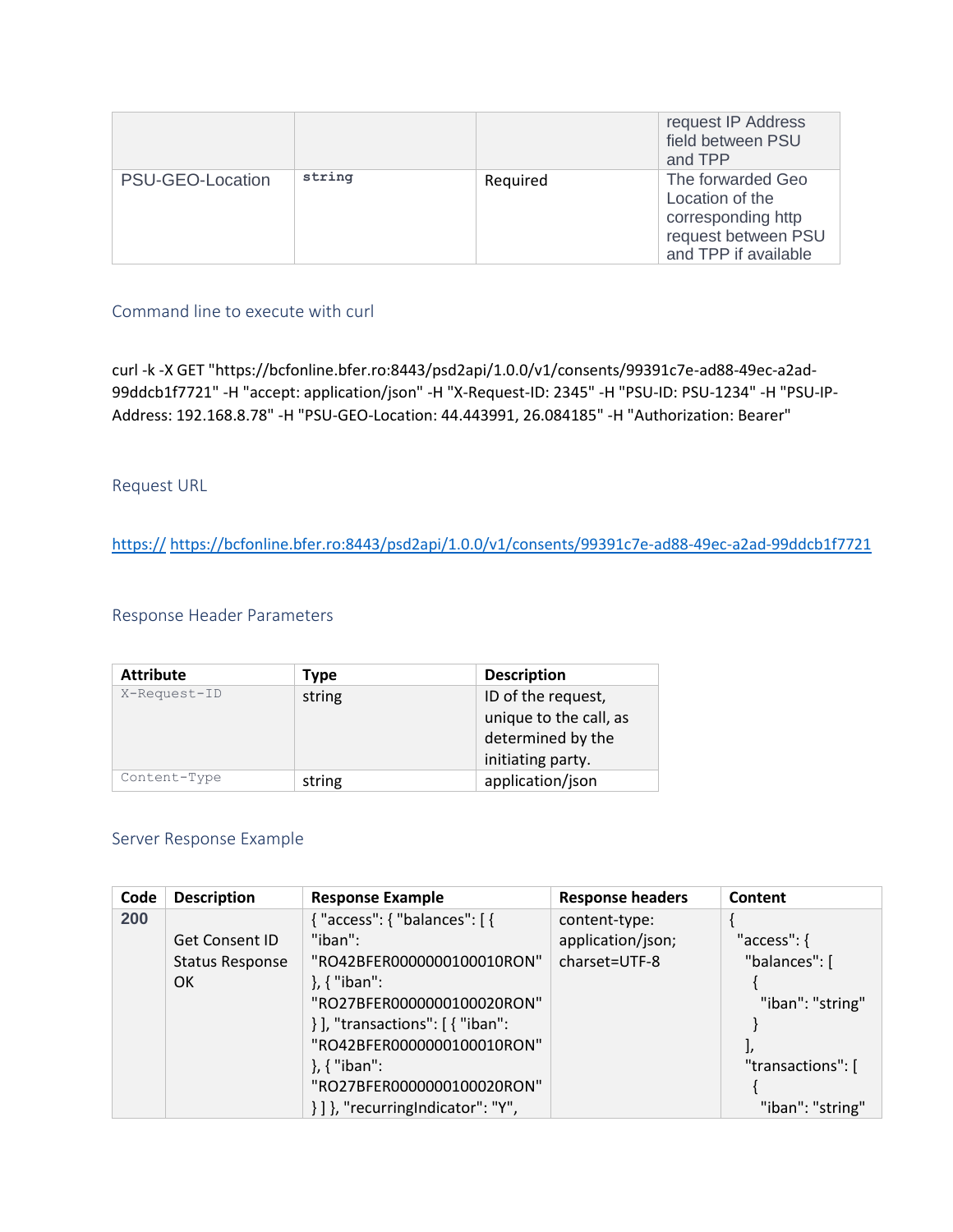| "validUntil": "2018-12-           |                       |
|-----------------------------------|-----------------------|
| 21T00:00:00",                     |                       |
| "frequncyPerDay": 1,              | ſ,                    |
| "consentStatus": "received",      |                       |
| "_links": { "accounts": { "href": | "recurringIndicator": |
| $"\/v1/accounds/"\}$ }}           | "string",             |
|                                   | "validUntil":         |
|                                   | "string",             |
|                                   | "frequncyPerDay":     |
|                                   | 0,                    |
|                                   | "consentStatus":      |
|                                   | "string",             |
|                                   | "_links": $\{$        |
|                                   | "accounts": {         |
|                                   | "href": "string"      |
|                                   |                       |
|                                   |                       |
|                                   |                       |

# DELETE **[/v1/consents/{consentId}](https://176.223.226.28:9443/store/apis/info?name=EXIM-API&version=1.0.0&provider=admin#/operations/Technical%20-%20Consent/delete_v1_consents__consentId_)**

## Description

With this request, the TPP can delete an account information consent object based on the *consentId*. Terminate the addressed consent.

#### Path Parameters

| <b>Type</b> | <b>Condition</b> | <b>Description</b>                                                                                                         |
|-------------|------------------|----------------------------------------------------------------------------------------------------------------------------|
| string      | Required         | ID of the<br>corresponding<br>consent object as<br>returned by an<br><b>Account Information</b><br><b>Consent Request.</b> |
|             |                  |                                                                                                                            |

| <b>Attribute</b> | Type   | <b>Condition</b> | <b>Description</b>                                                                     |
|------------------|--------|------------------|----------------------------------------------------------------------------------------|
| X-Request-ID     | string | Required         | ID of the request,<br>unique to the call, as<br>determined by the<br>initiating party. |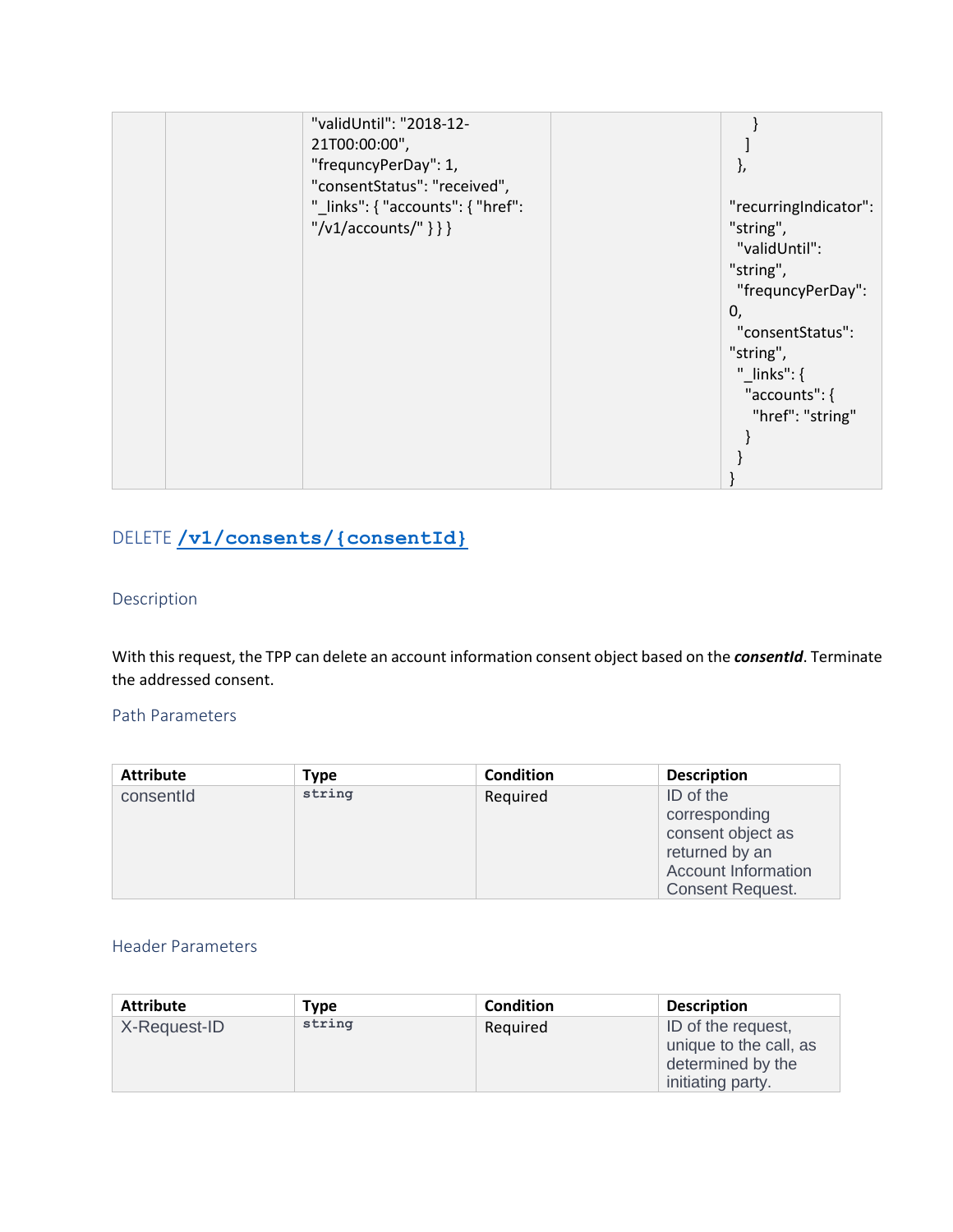| <b>PSU-ID</b>    | string | Required | Client ID of the PSU in<br>the ASPSP client<br>interface. Might be<br>mandated in the<br>ASPSP's<br>documentation. Is not<br>contained if an<br>OAuth <sub>2</sub> based<br>authentication was<br>performed in a pre-<br>step or an OAuth2<br>based SCA was<br>performed in a<br>preceding AIS service<br>in the same session. |
|------------------|--------|----------|--------------------------------------------------------------------------------------------------------------------------------------------------------------------------------------------------------------------------------------------------------------------------------------------------------------------------------|
| PSU-IP-Address   | string | Required | The forwarded IP<br>Address header field<br>consists of the<br>corresponding http<br>request IP Address<br>field between PSU<br>and TPP                                                                                                                                                                                        |
| PSU-GEO-Location | string | Required | The forwarded Geo<br>Location of the<br>corresponding http<br>request between PSU<br>and TPP if available                                                                                                                                                                                                                      |

curl -k -X DELETE "https://bcfonline.bfer.ro:8443/psd2api/1.0.0/v1/consents/1234-wertiq-983" -H "accept: application/json" -H "X-Request-ID: 99391c7e-ad88-49ec-a2ad-99ddcb1f7721" -H "PSU-ID: PSU-1234" -H "PSU-IP-Address: 192.168.8.78" -H "PSU-GEO-Location: 44.443991, 26.084185" -H "Authorization: Bearer"

Request URL

<https://bcfonline.bfer.ro:8443/psd2api/1.0.0/v1/consents/1234-wertiq-983>

#### Response Header Parameters

| <b>Attribute</b> | Type   | <b>Description</b>     |
|------------------|--------|------------------------|
| X-Request-ID     | string | ID of the request,     |
|                  |        | unique to the call, as |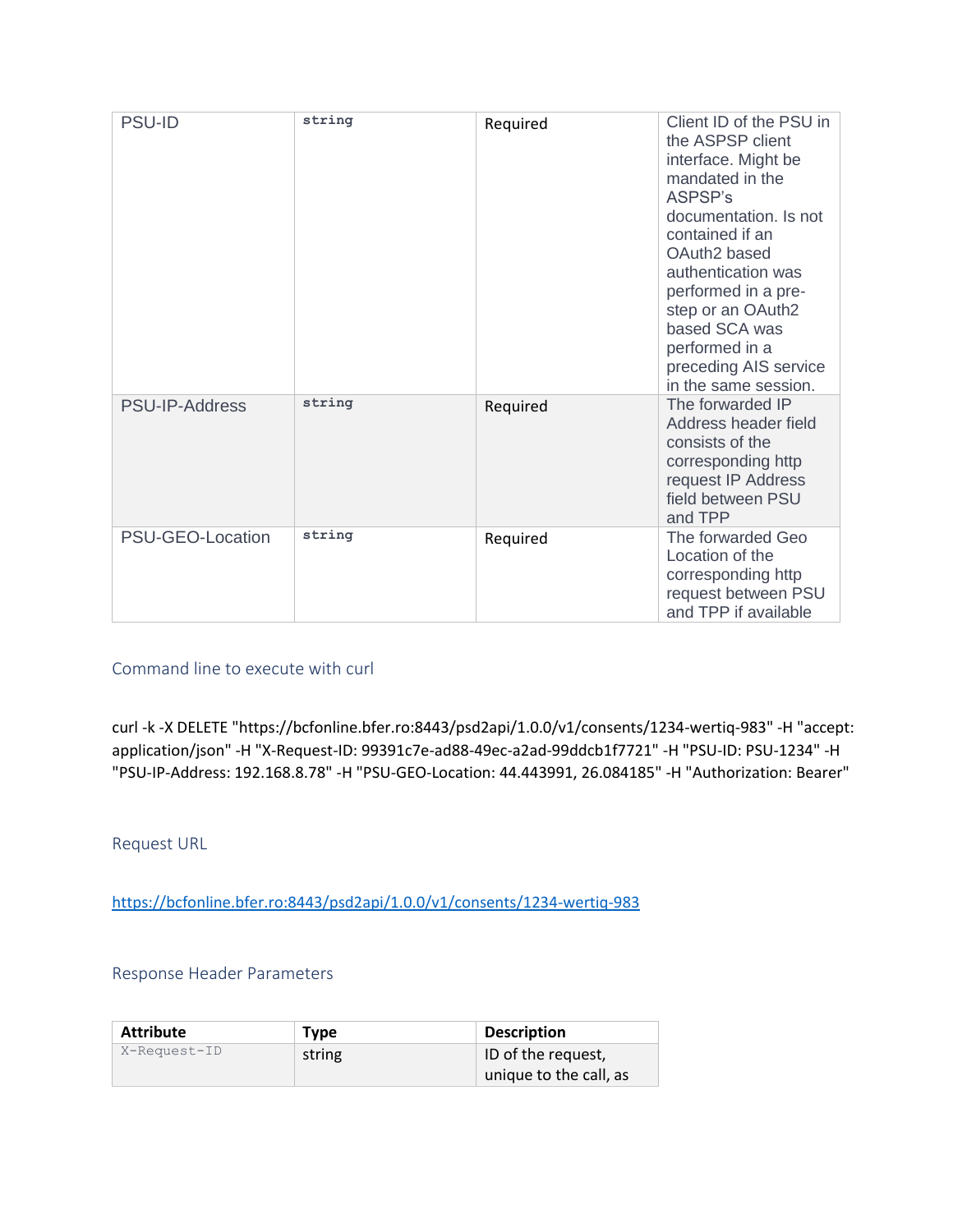|              |        | determined by the |
|--------------|--------|-------------------|
|              |        | initiating party. |
| Content-Type | string | application/json  |

#### Server Response Example

| Code | <b>Description</b> | <b>Response Body</b> | <b>Response headers</b> |
|------|--------------------|----------------------|-------------------------|
| 200  |                    |                      | content-type:           |
|      | Delete consent     | "consentStatus":     | application/xml;        |
|      | Response OK        | "received"           | charset=UTF-8           |
|      |                    |                      |                         |

# Account Information Service (AIS)

The list of accessible accounts of an ASPSP related to a PSU's consent is the list of accounts, where the consent of the PSU has been granted to at least one of the defined account information types.

The Read Account Data flow is independent from the corresponding Consent Management flow. It is a simple Request/Response process as follows:



#### *Read Account Data Flow [XS2A-IG]*

Example: An ASPSP is providing IBAN1 and IBAN2 to a PSU. The PSU has granted the TPP the consent to access transactions and balances of IBAN1. In this case, the available accounts are IBAN1 and IBAN2, the list of accessible accounts consists only of IBAN1. [XS2A-IG]]

To obtain the list of the accounts the TPP has consent to access, the request GET /v1/accounts is being called. To obtain a list of transactions for a particular account ID, the GET request /v1/accounts/{accountId}/transactions can be used. This request can be customized using the query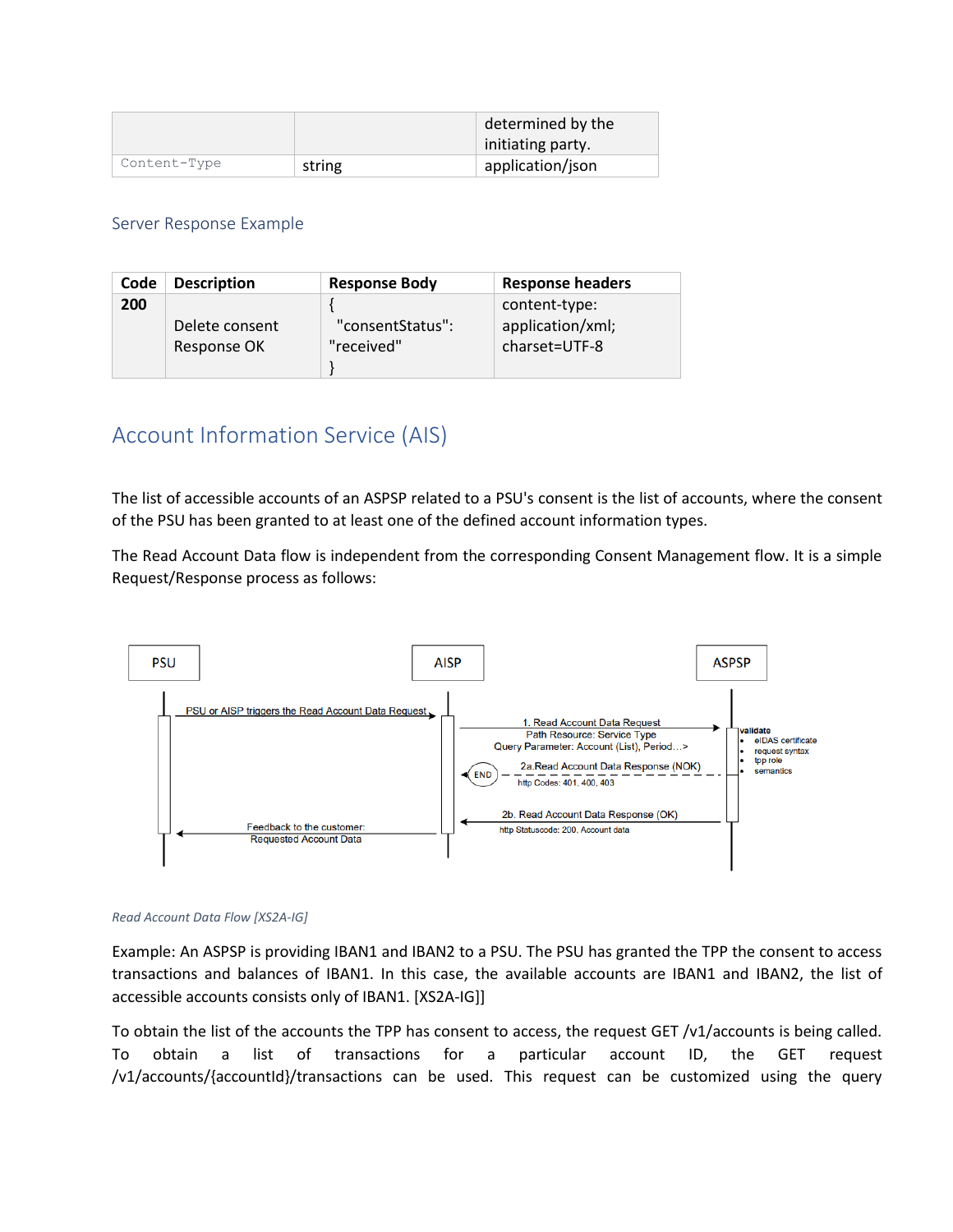parameters: deltaList, entryReferenceFrom, dateFrom, dateTo, bookingStatus, withBalance that are described below.

# GET **[/v1/accounts](https://176.223.226.28:9443/store/apis/info?name=EXIM-API&version=1.0.0&provider=admin#/operations/Account%20Information%20Service%20(AIS)/get_v1_accounts)**

#### Description

Read all identifiers of the accounts, to which an account access has been granted to through the /consents endpoint by the PSU.

#### Header Parameters

| <b>Attribute</b> | <b>Type</b>  | <b>Condition</b> | <b>Description</b>                                                                                                                       |
|------------------|--------------|------------------|------------------------------------------------------------------------------------------------------------------------------------------|
| X-Request-ID     | UUID/ string | required         | ID of the request,<br>unique to the call, as<br>determined by the<br>initiating party.                                                   |
| Consent-ID       | string       | required         | Contains the<br>consentid of the<br>related AIS consent,<br>which was performed<br>prior to payment<br>initiation.                       |
| PSU-IP-Address   | string       | required         | The forwarded IP<br>Address header field<br>consists of the<br>corresponding http<br>request IP Address<br>field between PSU<br>and TPP. |
| Authorization    | string       | required         | <b>Authorization Header</b>                                                                                                              |
| PSU-GEO-Location | string       | required         | The forwarded Geo<br>Location of the<br>corresponding http<br>request between PSU<br>and TPP if available.                               |

### Command line to execute with curl

curl -k -X GET "https://bcfonline.bfer.ro:8443/psd2api/1.0.0/v1/accounts" -H "accept: application/json" -H "X-Request-ID: 99391c7e-ad88-49ec-a2ad-99ddcb1f7721" -H "Consent-ID: 1234-wertiq-983" -H "PSU-IP-Address: 192.168.8.78" -H "Authorization: Bearer " -H "PSU-GEO-Location: 44.443991, 26.084185"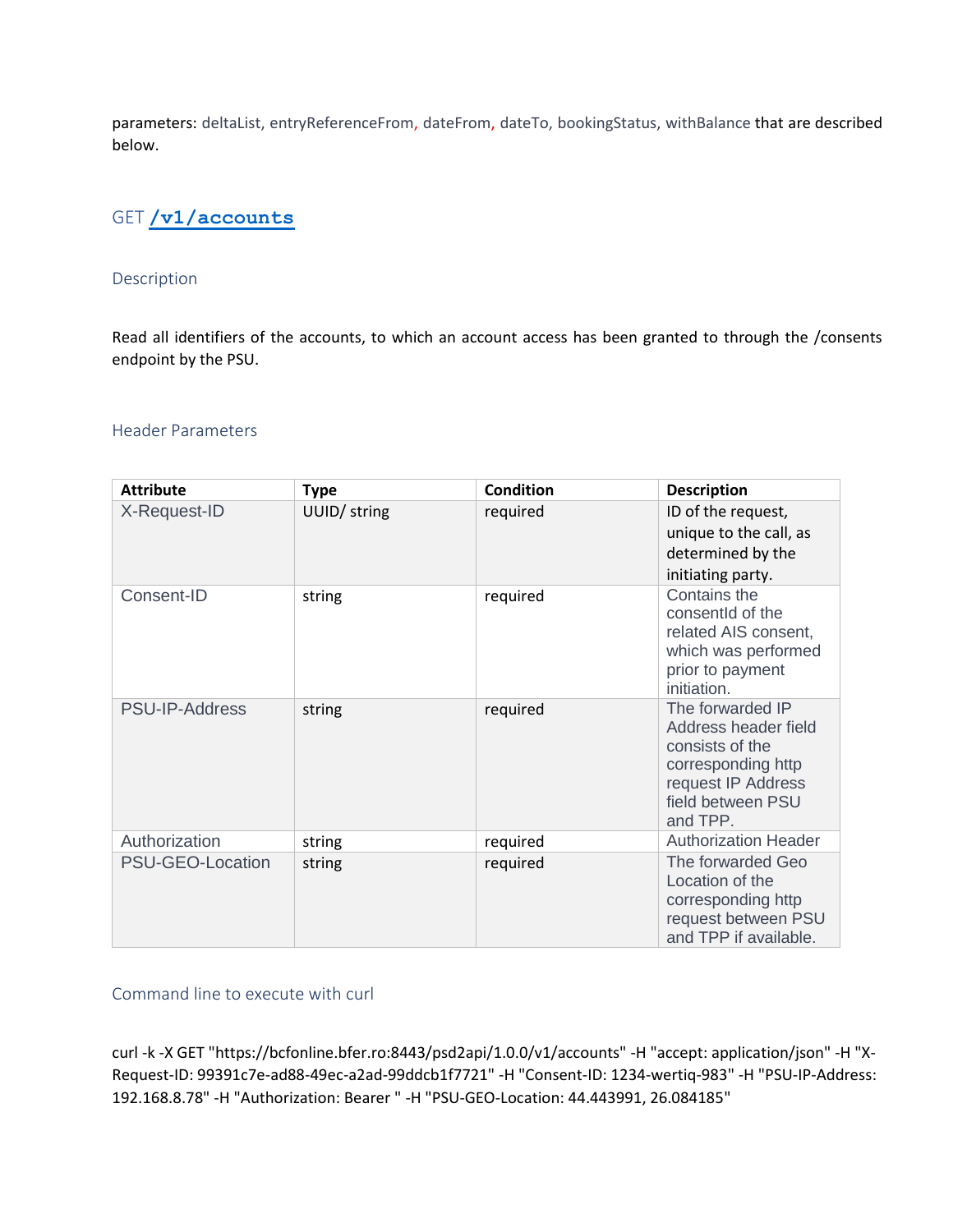Request URL

# **<https://bcfonline.bfer.ro:8443/psd2api/1.0.0/v1/accounts>**

# Response Header Parameters

| <b>Attribute</b> | Type   | <b>Description</b>     |
|------------------|--------|------------------------|
| X-Request-ID     | string | ID of the request,     |
|                  |        | unique to the call, as |
|                  |        | determined by the      |
|                  |        | initiating party.      |
| Content-Type     | string | application/json       |

Response Header Parameters

| <b>Attribute</b> | <b>Type</b> | <b>Description</b>     |  |
|------------------|-------------|------------------------|--|
| X-Request-ID     | string      | ID of the request,     |  |
|                  |             | unique to the call, as |  |
|                  |             | determined by the      |  |
|                  |             | initiating party.      |  |
| Content-Type     | string      | application/json       |  |

# Server response Example

| Code | <b>Description</b>           | Content               | <b>Response Example</b>     |
|------|------------------------------|-----------------------|-----------------------------|
| 200  |                              |                       |                             |
|      | <b>Get Accounts Response</b> | "accounts": [         | "accounts": [               |
|      | <b>OK</b>                    |                       |                             |
|      |                              | "resourceld": 0,      | "resourceId": 1,            |
|      |                              | "iban": "string",     | "iban":                     |
|      |                              | "currency": "string", | "RO42BANK0000000100010RON", |
|      |                              | "product": "string",  | "currency": "RON",          |
|      |                              | "cashAccountType":    | "product": "CONT CURENT",   |
|      |                              | "string",             | "cashAccountType": "CONT    |
|      |                              | "name": "string",     | CURENT",                    |
|      |                              | "interimBooked": {    | "name": "CC.RON",           |
|      |                              | "currency": "string", | "interimBooked": {          |
|      |                              | "amount": 0           | "currency": "RON",          |
|      |                              |                       | "amount": 525.13            |
|      |                              | "interimAvailable": { |                             |
|      |                              | "currency": "string", | "interimAvailable": {       |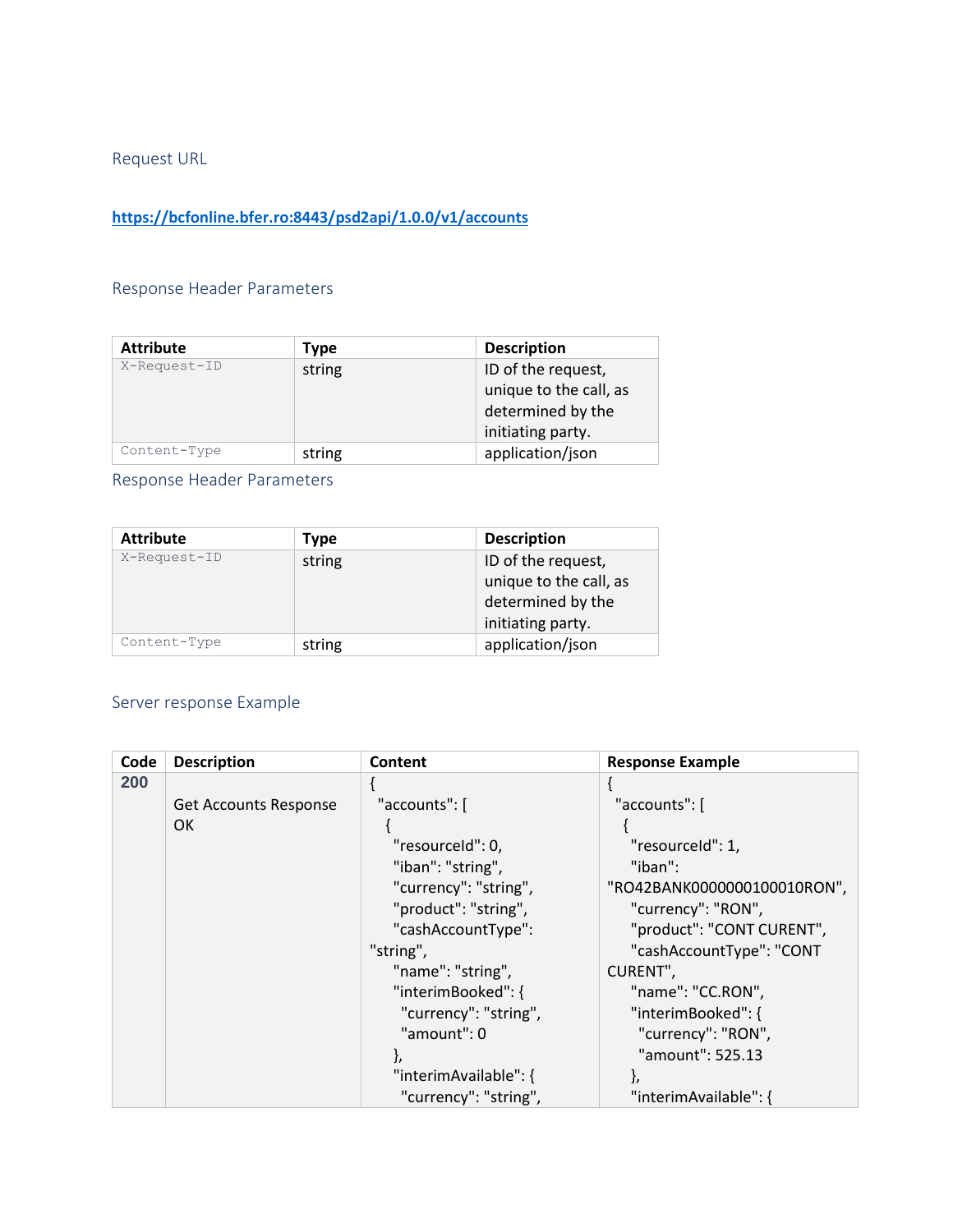

# GET **[/v1/accounts/{accountId}/transactions](https://176.223.226.28:9443/store/apis/info?name=EXIM-API&version=1.0.0&provider=admin#/operations/Account%20Information%20Service%20(AIS)/get_v1_accounts__accountId__transactions)**

### Description

Reads the transaction reports or transaction lists of a given account addressed by "*account-id*", depending on the steering parameter "*bookingStatus*" together with balances. For a given account, additional parameters are e.g. the attributes "*dateFrom*" and "*dateTo*". The ASPSP might add balance information, if transaction lists without balances are not supported.

### Path Parameters

| <b>Attribute</b> | Type   | <b>Condition</b> | <b>Description</b>                                                                                        |
|------------------|--------|------------------|-----------------------------------------------------------------------------------------------------------|
| accountld        | string | required         | This identification is<br>denoting the<br>addressed account.<br>The account-id is<br>retrieved by using a |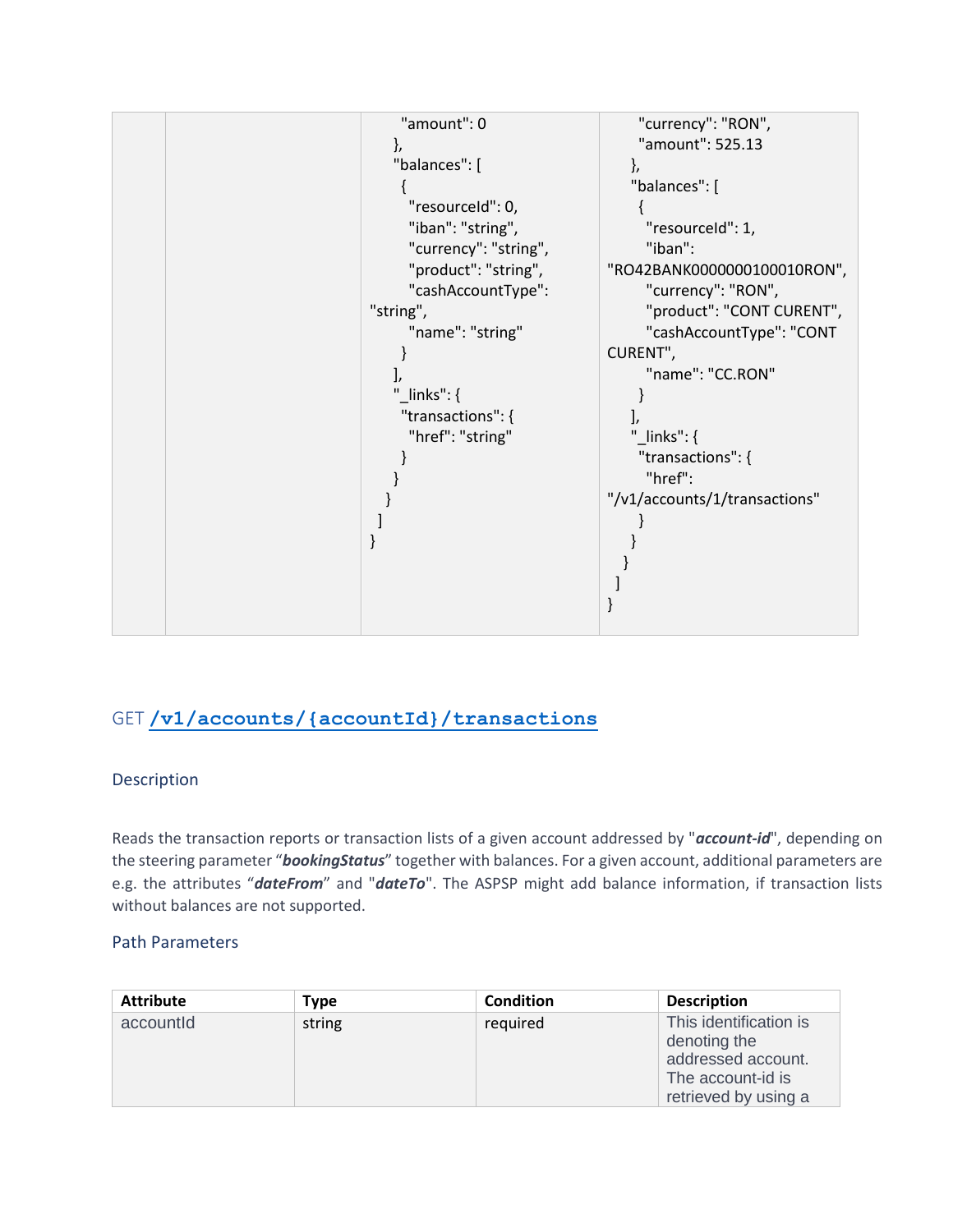|                      | "Read Account List"       |
|----------------------|---------------------------|
|                      | call. The account-id is   |
|                      | the "id" attribute of the |
|                      | account structure. Its    |
|                      | value is constant at      |
|                      | least throughout the      |
| lifecycle of a given |                           |
| consent              |                           |

# Query Parameters

| <b>Attribute</b>   | <b>Type</b> | <b>Condition</b> | <b>Description</b>                                                                                                                                                                                                                                                                                                                                                                                                                                                |
|--------------------|-------------|------------------|-------------------------------------------------------------------------------------------------------------------------------------------------------------------------------------------------------------------------------------------------------------------------------------------------------------------------------------------------------------------------------------------------------------------------------------------------------------------|
| deltaList          | string      | required         | This data attribute is indicating that the AISP is in favor<br>to get all transactions after the last report access for<br>this PSU on the addressed account. This is another<br>implementation of a delta access-report. This delta<br>indicator might be rejected by the ASPSP if this<br>function is not supported. If this data element is<br>contained, the entries "dateFrom" and "dateTo" might<br>be ignored by the ASPSP if a delta report is supported. |
| entryReferenceFrom | string      | required         | This data attribute is indicating that the AISP is in favor<br>to get all transactions after the transaction with<br>identification entryReferenceFrom alternatively to the<br>above defined period. This is a implementation of a<br>delta access. If this data element is contained, the<br>entries "dateFrom" and "dateTo" might be ignored by<br>the ASPSP if a delta report is supported.                                                                    |
| dateFrom           | string      | required         | Starting date (inclusive the date dateFrom) of the<br>transaction list, mandated if no delta access is<br>required. Might be ignored if a delta function is used.                                                                                                                                                                                                                                                                                                 |
| dateTo             | string      | required         | End date (inclusive the data dateTo) of the transaction<br>list, default is "now" if not given. Might be ignored if a<br>delta function is used.                                                                                                                                                                                                                                                                                                                  |
| bookingStatus      | string      | required         | Permitted codes are "booked", "pending" and "both"<br>"booked" shall be supported by the ASPSP. To support<br>the "pending" and "both" features is optional for the<br>ASPSP, Error code if not supported in the online<br>banking frontend.                                                                                                                                                                                                                      |
| withBalance        | string      | required         | If contained, this function reads the list of transactions<br>including the booking balance, if granted by the PSU in<br>the related consent and available by the ASPSP. This<br>parameter might be ignored by the ASPSP.                                                                                                                                                                                                                                         |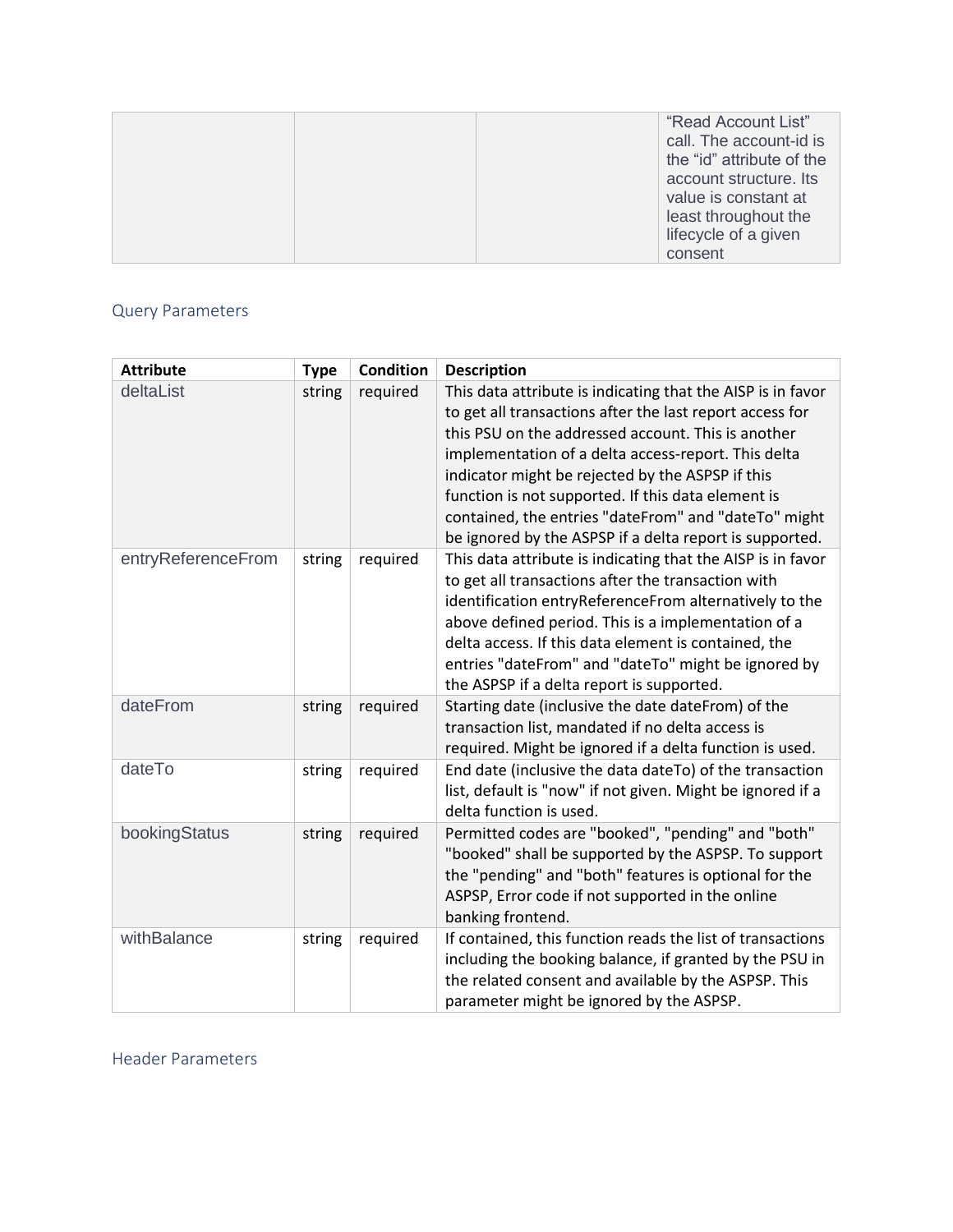| <b>Attribute</b> | <b>Type</b>  | <b>Condition</b> | <b>Description</b>                                                                                                                       |
|------------------|--------------|------------------|------------------------------------------------------------------------------------------------------------------------------------------|
| X-Request-ID     | UUID/ string | required         | ID of the request,<br>unique to the call, as<br>determined by the<br>initiating party.                                                   |
| Consent-ID       | string       | required         | Contains the<br>consentId of the<br>related AIS consent,<br>which was performed<br>prior to payment<br>initiation.                       |
| PSU-IP-Address   | string       | required         | The forwarded IP<br>Address header field<br>consists of the<br>corresponding http<br>request IP Address<br>field between PSU<br>and TPP. |
| Authorization    | string       | required         | <b>Authorization Header</b>                                                                                                              |
| PSU-GEO-Location | string       | required         | The forwarded Geo<br>Location of the<br>corresponding http<br>request between PSU<br>and TPP if available.                               |

#### curl -k -X GET

"https://bcfonline.bfer.ro:8443/psd2api/1.0.0/v1/accounts/acc\_1234/transactions?deltaList=1&entryReferen ceFrom=12345&dateFrom=01.01.2019&dateTo=01.12.2019&bookingStatus=booked&withBalance=Y" -H "accept: application/json" -H "X-Request-ID: 99391c7e-ad88-49ec-a2ad-99ddcb1f7721" -H "Consent-ID: 1234 wertiq-983" -H "PSU-IP-Address: 192.168.8.78" -H "Authorization: Bearer " -H "PSU-GEO-Location: 44.443991, 26.084185"

### Request URL

https://bcfonline.bfer.ro:8443/psd2api/1.0.0/v1/accounts/acc\_1234/transactions?deltaList=1&entryReferenc eFrom=12345&dateFrom=01.01.2019&dateTo=01.12.2019&bookingStatus=booked&withBalance=Y

#### Response Header Parameters

| <b>Attribute</b> | <b>Type</b> | <b>Description</b>     |
|------------------|-------------|------------------------|
| X-Request-ID     | string      | ID of the request,     |
|                  |             | unique to the call, as |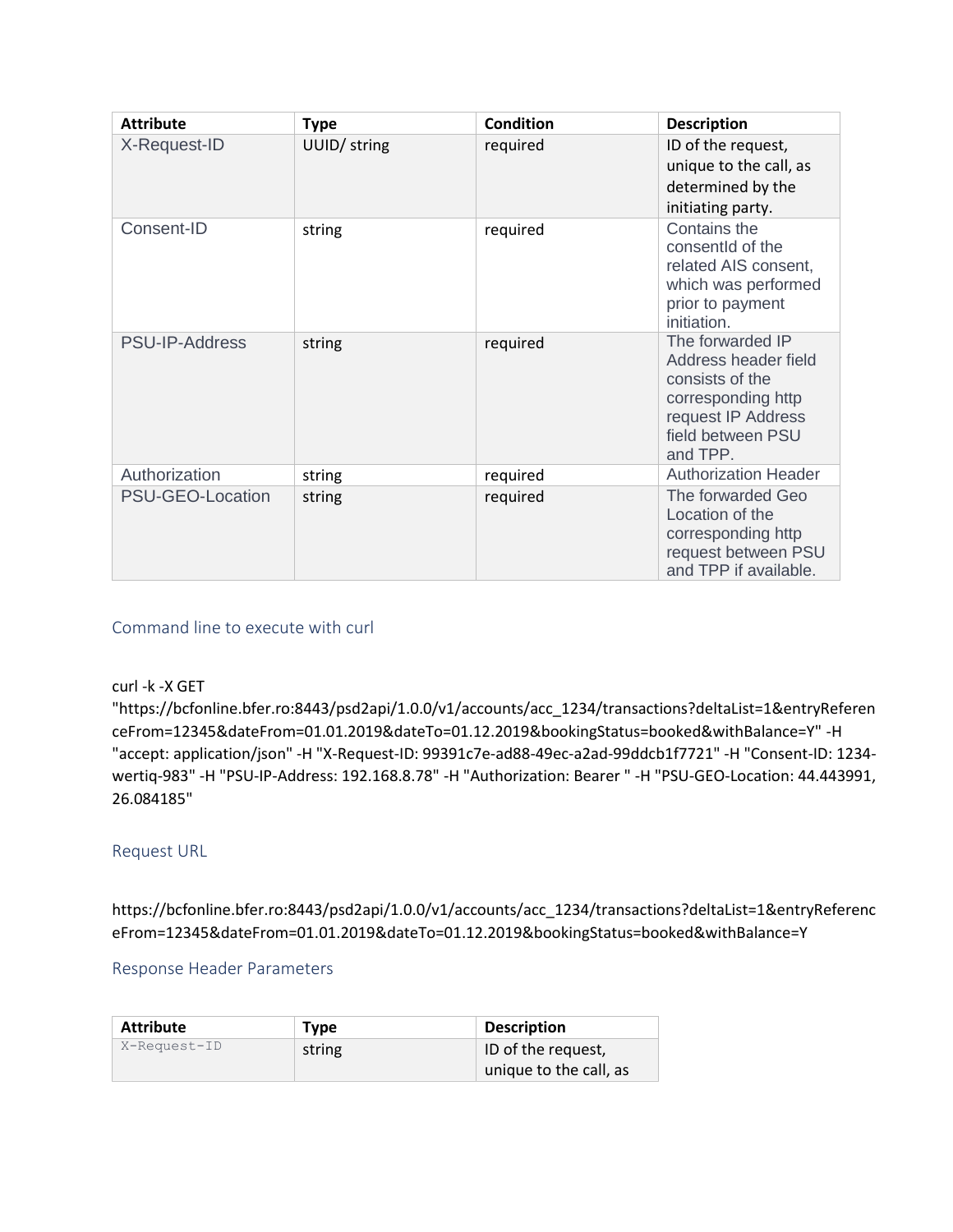|              |        | determined by the |
|--------------|--------|-------------------|
|              |        | initiating party. |
| Content-Type | string | application/json  |

# Response Header Parameters

| <b>Attribute</b> | Type   | <b>Description</b>                                                                     |
|------------------|--------|----------------------------------------------------------------------------------------|
| X-Request-ID     | string | ID of the request,<br>unique to the call, as<br>determined by the<br>initiating party. |
| Content-Type     | string | application/json                                                                       |

# Server response Example

| Code | <b>Description</b> | <b>Response Example</b>           | Content                             |
|------|--------------------|-----------------------------------|-------------------------------------|
| 200  | <b>Get Account</b> | ₹                                 |                                     |
|      | Transactions       | "transactions": {                 | "transactions": {                   |
|      | Response OK        | "booked": [                       | "booked": [                         |
|      |                    |                                   |                                     |
|      |                    | "transactionId": "1234567",       | "transactionId": "string",          |
|      |                    | "creditorName": "John Miles",     | "creditorName": "string",           |
|      |                    | "creditorAccount": {              | "creditorAccount": {                |
|      |                    | "iban":                           | "iban": "string"                    |
|      |                    | "DE67100100101306118605"          |                                     |
|      |                    | ł,                                | "transactionAmount": {              |
|      |                    | "transactionAmount": {            | "currency": "string",               |
|      |                    | "currency": "EUR",                | "amount": 0                         |
|      |                    | "amount": 256.67                  |                                     |
|      |                    |                                   | "bookingDate": "string",            |
|      |                    | "bookingDate": "2018-12-          | "valueDate": "string",              |
|      |                    | 10T14:00:03",                     |                                     |
|      |                    | "valueDate": "2018-12-            | "remittanceInformationUnstructured" |
|      |                    | 11T14:00:03",                     | : "string"                          |
|      |                    |                                   |                                     |
|      |                    | "remittanceInformationUnstructure |                                     |
|      |                    | d": "Example 1"                   |                                     |
|      |                    |                                   |                                     |
|      |                    |                                   |                                     |
|      |                    |                                   |                                     |
|      |                    |                                   |                                     |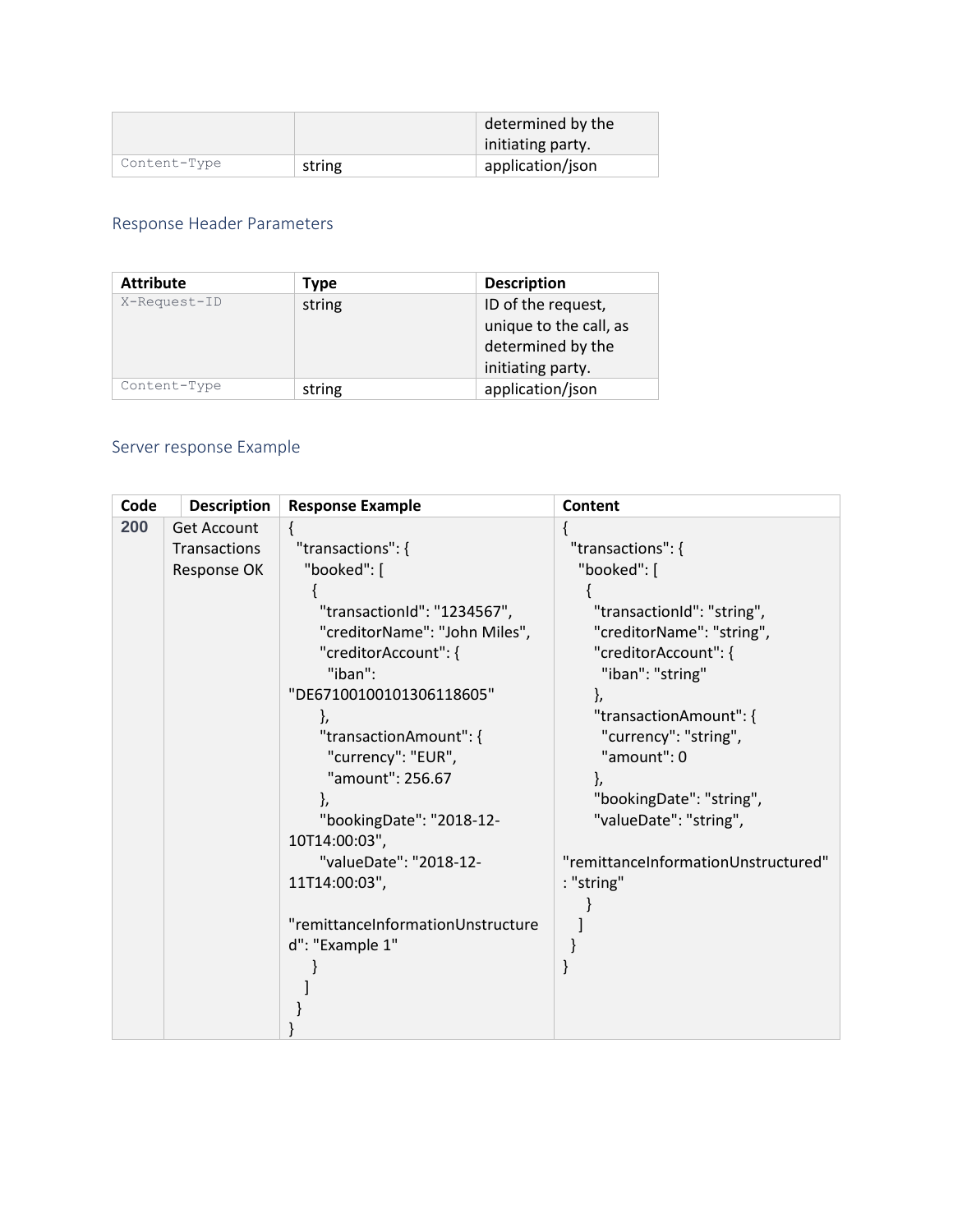# Payment Initiation Service (PIS)

PSU initiates a payment through a TPP, using a POST request /v1/payments/sepa-credit-transfers. The PSU will have to give consent for the payment in an authorization page of the ASPSP (bank). If the authorization is successful, he will be redirected back to the TPP page where the payment can continue. The POST request will generate a paymentId to uniquely identify the payment. Using the paymentId, through the GET /v1/payments/sepa-credit-transfers/<paymentId>/status, the status of the payment can be validated. The TPP can also delete a payment request, using the DELETE request /v1/payments/sepa-credit-transfers/{paymentId}.



*Redirect SCA Approach: Implicit Start of the Authorization Process [XS2A-IG]*

# POST **[/v1/payments/sepa-credit-transfers](https://176.223.226.28:9443/store/apis/info?name=EXIM-API&version=1.0.0&provider=admin#/operations/Payment%20Initiation%20Service%20(PIS)/post_v1_payments_sepa_credit_transfers)**

#### Description

This method is used to initiate a payment at the ASPSP. Creates a payment initiation resource addressable under {*paymentId*} with all data relevant for the corresponding payment product. This is the first step in the API to initiate the related payment.

Body Parameters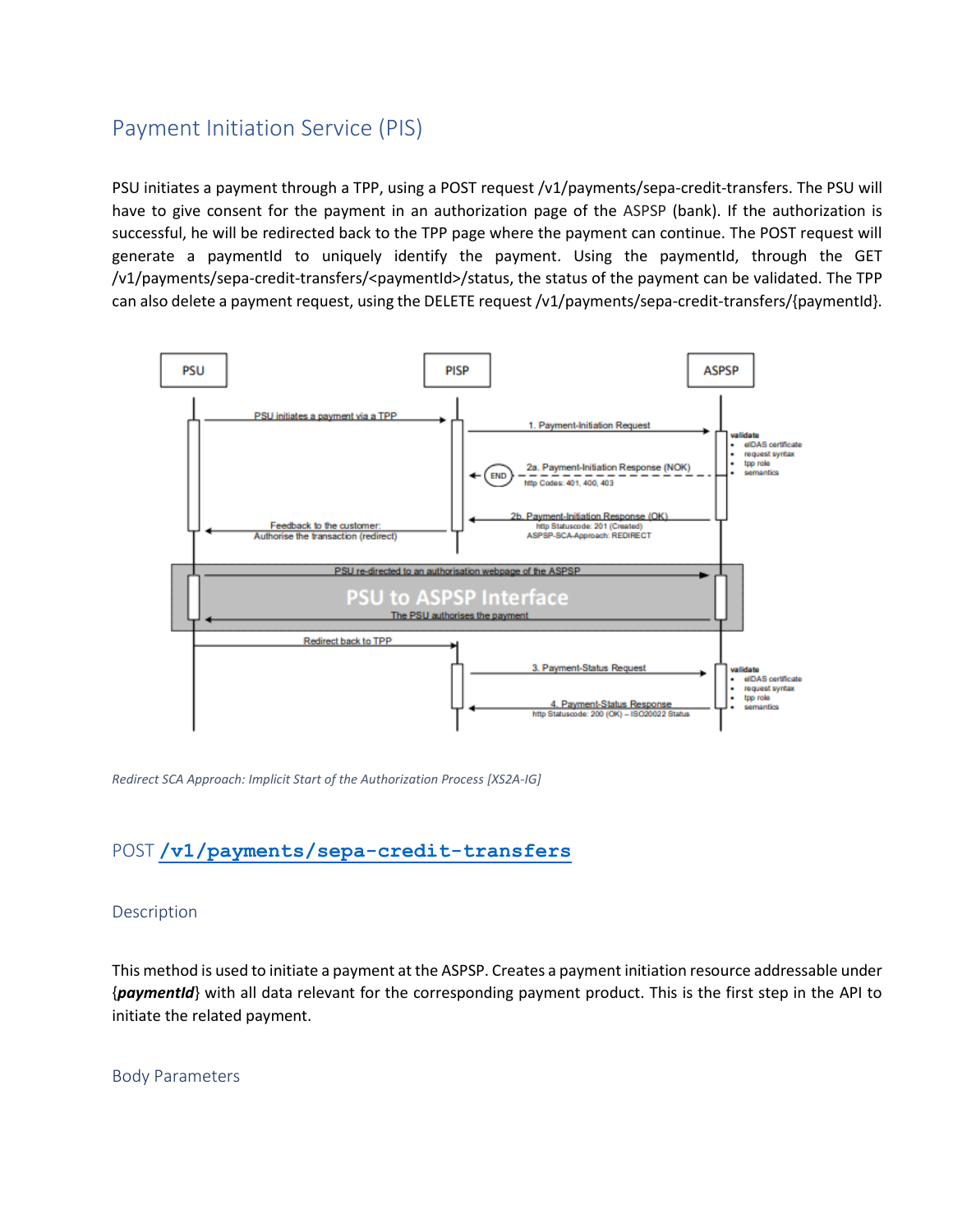| <b>Attribute</b> | <b>Type</b>      | Content                                                                                                                                                                                                                                                       | <b>Description</b>                                               |
|------------------|------------------|---------------------------------------------------------------------------------------------------------------------------------------------------------------------------------------------------------------------------------------------------------------|------------------------------------------------------------------|
| Payload          | application/json | "instructedAmount": {<br>"currency": "string",<br>"amount": "string"<br>ì,<br>"debtorAccount": {<br>"iban": "string"<br>ł,<br>"creditorName": "string",<br>"creditorAccount": {<br>"iban": "string"<br>},<br>"remittanceInformationUnstructured":<br>"string" | JSON request body<br>for a payment<br>inition request<br>message |

## Header Parameters

| <b>Attribute</b> | <b>Type</b>  | <b>Condition</b> | <b>Description</b>                                                                                                                       |
|------------------|--------------|------------------|------------------------------------------------------------------------------------------------------------------------------------------|
| X-Request-ID     | UUID/ string | required         | ID of the request,<br>unique to the call, as<br>determined by the<br>initiating party.                                                   |
| PSU-IP-Address   | string       | required         | The forwarded IP<br>Address header field<br>consists of the<br>corresponding http<br>request IP Address<br>field between PSU<br>and TPP. |
| PSU-GEO-Location | string       | required         | The forwarded Geo<br>Location of the<br>corresponding http<br>request between PSU<br>and TPP if available.                               |

# Command line to execute with curl

curl -k -X POST "https://bcfonline.bfer.ro:8443/psd2api/1.0.0/v1/payments/sepa-credit-transfers" -H "accept: application/json" -H "X-Request-ID: 99391c7e-ad88-49ec-a2ad-99ddcb1f7721" -H "PSU-IP-Address: 192.168.8.78" -H "PSU-GEO-Location: 44.443991, 26.084185" -H "Content-Type: application/json" -H "Authorization: Bearer " -d "{ \"instructedAmount\": { \"currency\": \"RON\", \"amount\": \"10000\" },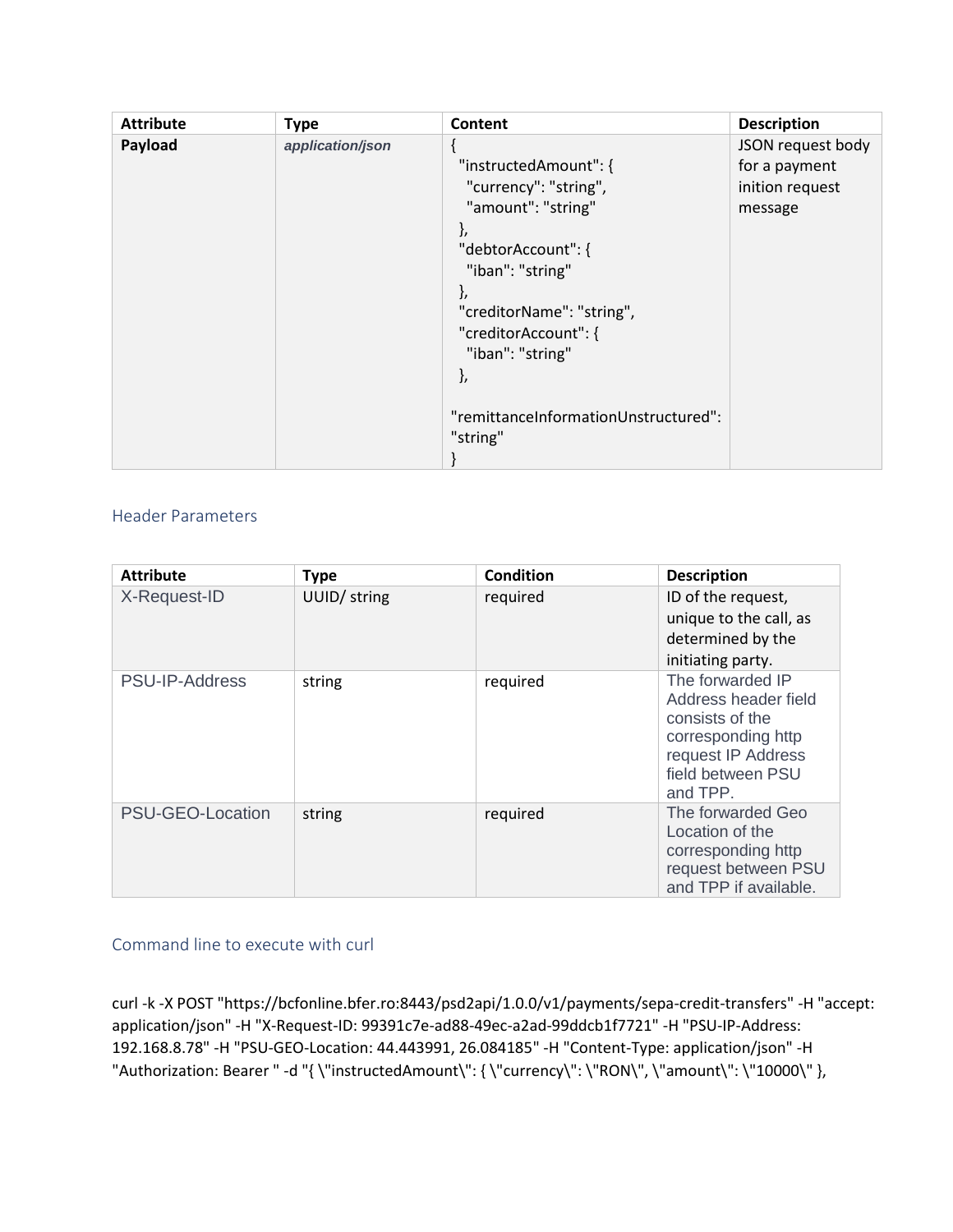\"debtorAccount\": { \"iban\": \"string\" }, \"creditorName\": \"John B.\", \"creditorAccount\": { \"iban\": \"RO49 AAAA 1B31 0075 9384 0000\" }, \"remittanceInformationUnstructured\": \"tst\"}"

Request URL

**<https://bcfonline.bfer.ro:8443/psd2api/1.0.0/v1/payments/sepa-credit-transfers>**

## Response Header Parameters

| <b>Attribute</b> | Type   | <b>Description</b>                                                |  |
|------------------|--------|-------------------------------------------------------------------|--|
| X-Request-ID     | string | ID of the request,<br>unique to the call, as<br>determined by the |  |
|                  |        | initiating party.                                                 |  |
| Content-Type     | string | application/json                                                  |  |

# Server Response Example

| Code | <b>Description</b> | Content                        | <b>Response Example</b>        |
|------|--------------------|--------------------------------|--------------------------------|
| 201  |                    |                                |                                |
|      | Post Payment SCT   | "transactionStatus": "string", | "transactionStatus": "RCVD",   |
|      | Response OK        | "paymentId": "string",         | "paymentid": "16",             |
|      |                    | "_links": $\{$                 | "_links": $\{$                 |
|      |                    | "self": $\{$                   | "self": $\{$                   |
|      |                    | "href": "string"               | "href": "/v1/payments/sepa-    |
|      |                    |                                | credit-transfers/16"           |
|      |                    | "status": $\{$                 | ł,                             |
|      |                    | "href": "string"               | "status": $\{$                 |
|      |                    |                                | "href": "/v1/payments/sepa-    |
|      |                    | "startAuthorisation": {        | credit-transfers/16/status"    |
|      |                    | "href": "string"               |                                |
|      |                    |                                | "startAuthorisation": {        |
|      |                    | "scaStatus": {                 | "href": "/v1/payments/sepa-    |
|      |                    | "href": "string"               | credit-                        |
|      |                    |                                | transfers/16/authorisations"   |
|      |                    | "scaRedirect": {               |                                |
|      |                    | "href": "string"               | "scaStatus": {                 |
|      |                    |                                | "href": "/v1/payments/sepa-    |
|      |                    |                                | credit-                        |
|      |                    |                                | transfers/16/authorisations/5" |
|      |                    |                                | },                             |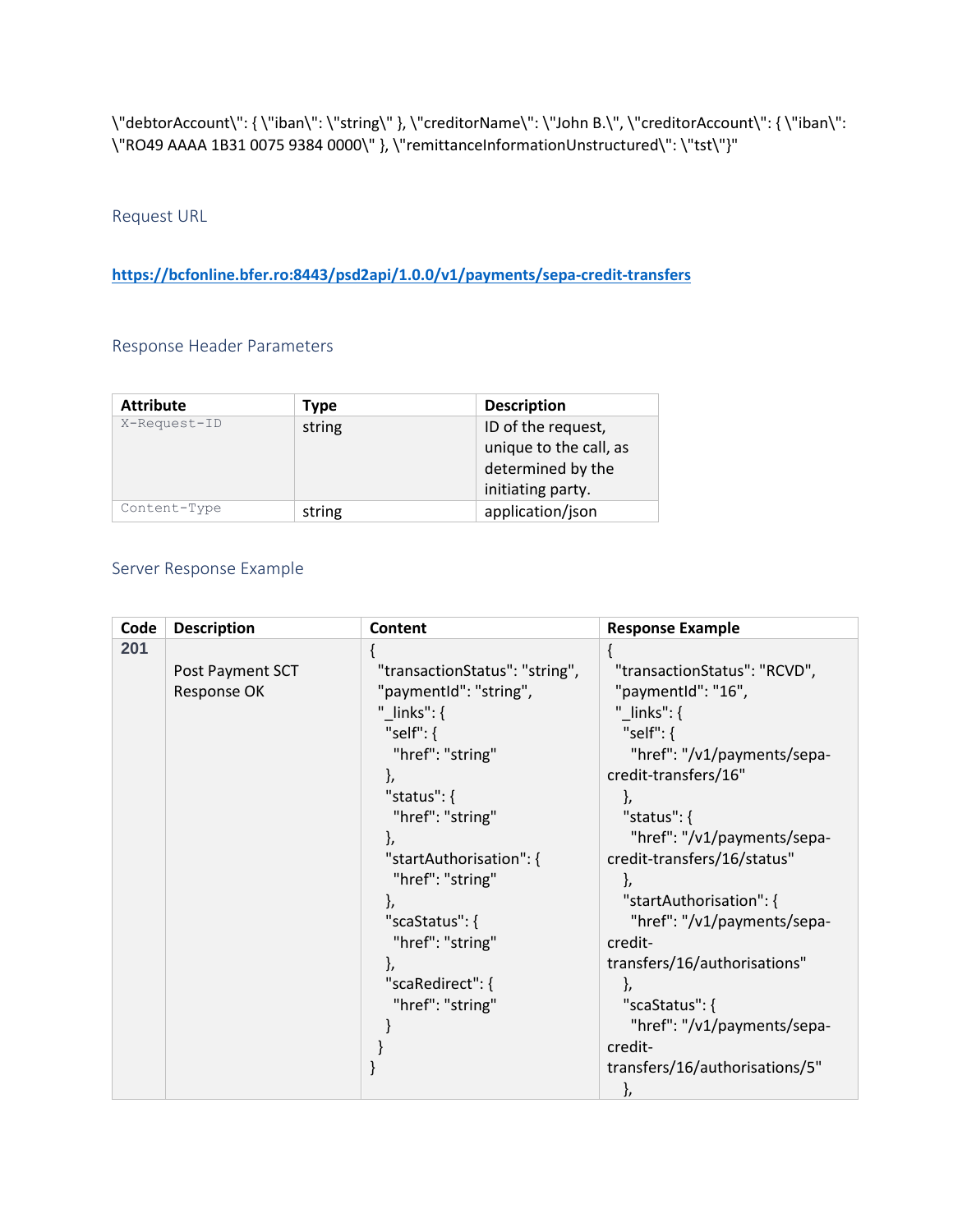| "scaRedirect": {                  |
|-----------------------------------|
| "href":                           |
| "https://apex.getik.net/BANK-sca- |
| payment/login/16"                 |
|                                   |
|                                   |
|                                   |
|                                   |

# Response Header Parameters

| <b>Attribute</b>   | <b>Type</b> | <b>Description</b>                                                                                                                                                                                                                     |
|--------------------|-------------|----------------------------------------------------------------------------------------------------------------------------------------------------------------------------------------------------------------------------------------|
| X-Request-ID       | string      | ID of the request,<br>unique to the call, as<br>determined by the<br>initiating party.                                                                                                                                                 |
| ASPSP-SCA-Approach | string      | This data element must<br>be contained, if the<br>SCA Approach is<br>already fixed.<br>Possible values are:<br><b>EMBEDDED</b><br><b>DECOUPLED</b><br><b>REDIRECT</b><br>The OAuth SCA<br>approach will be<br>subsumed by<br>REDIRECT. |
| Location           | string      | The location header of<br>the response will<br>usually contain a link to<br>the created resource.                                                                                                                                      |
| Content-Type       | string      | application/json                                                                                                                                                                                                                       |

# GET **[/v1/payments/sepa-credit-transfers/{paymentId}/status](https://176.223.226.28:9443/store/apis/info?name=EXIM-API&version=1.0.0&provider=admin#/operations/Payment%20Initiation%20Service%20(PIS)/get_v1_payments_sepa_credit_transfers__paymentId__status)**

Check the transaction status of a payment initiation.

Path Parameters

| <b>Attribute</b> | Type   | Condition | <b>Description</b>                |
|------------------|--------|-----------|-----------------------------------|
| paymentid        | string | required  | Resource<br>identification of the |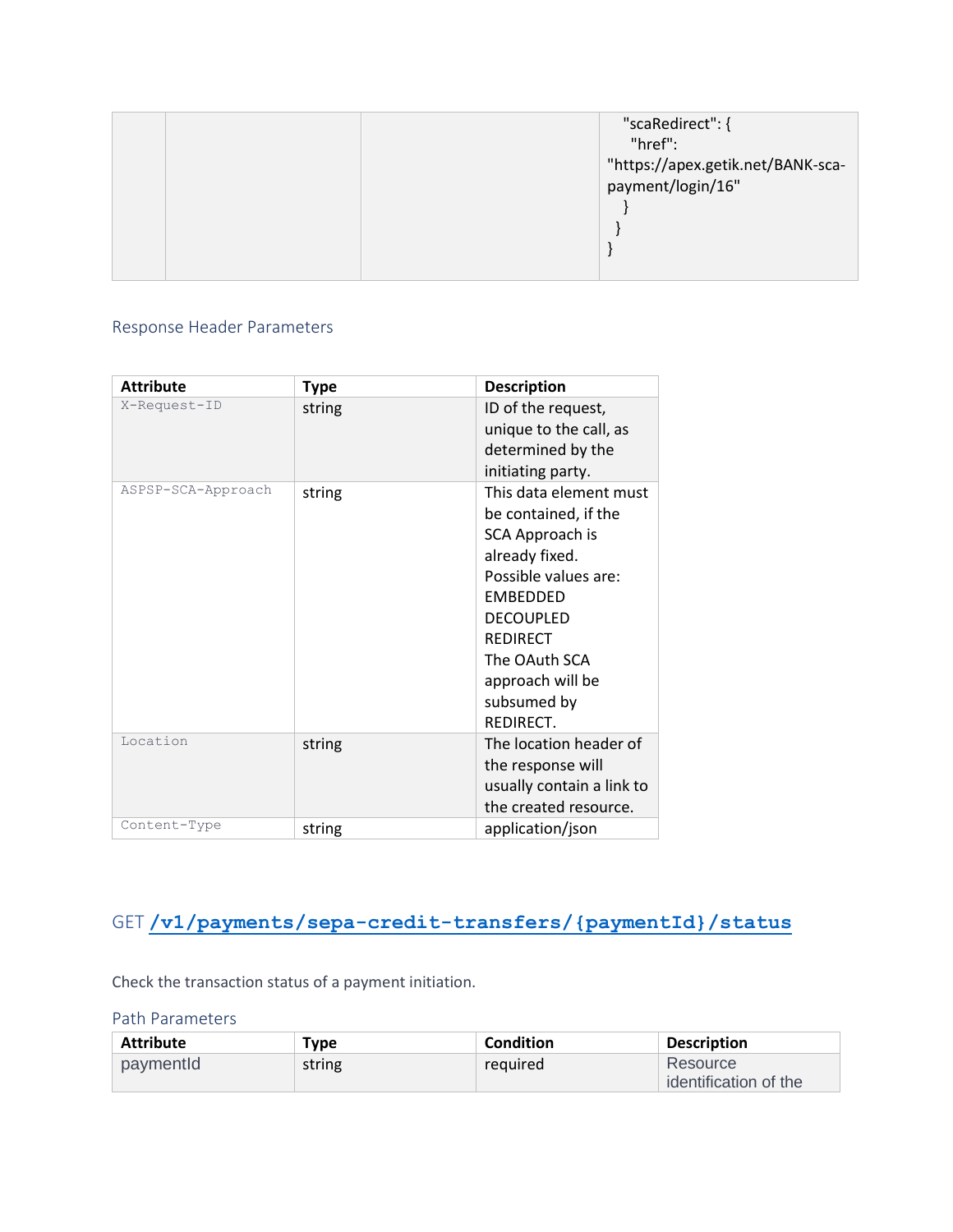|  | generated payment<br>initiation resource. |
|--|-------------------------------------------|
|--|-------------------------------------------|

### Header Parameters

| <b>Attribute</b> | <b>Type</b>  | <b>Condition</b> | <b>Description</b>                                                                                                                       |
|------------------|--------------|------------------|------------------------------------------------------------------------------------------------------------------------------------------|
| X-Request-ID     | UUID/ string | required         | ID of the request,<br>unique to the call, as<br>determined by the<br>initiating party.                                                   |
| PSU-IP-Address   | string       | required         | The forwarded IP<br>Address header field<br>consists of the<br>corresponding http<br>request IP Address<br>field between PSU<br>and TPP. |
| PSU-GEO-Location | string       | required         | The forwarded Geo<br>Location of the<br>corresponding http<br>request between PSU<br>and TPP if available.                               |

### Command line to execute with curl

curl -k -X GET "https://bcfonline.bfer.ro:8443/psd2api/1.0.0/v1/accounts" -H "accept: application/json" -H "X-Request-ID: 99391c7e-ad88-49ec-a2ad-99ddcb1f7721" -H "Consent-ID: 1234-wertiq-983" -H "PSU-IP-Address: 192.168.8.78" -H "Authorization: Bearer " -H "PSU-GEO-Location: 44.443991, 26.084185"

#### Request URL

<https://bcfonline.bfer.ro:8443/psd2api/1.0.0/v1/payments/sepa-credit-transfers/5/status>

Response Header Parameters

| <b>Attribute</b> | Type                         | <b>Description</b>     |
|------------------|------------------------------|------------------------|
| X-Request-ID     | ID of the request,<br>string |                        |
|                  |                              | unique to the call, as |
|                  |                              | determined by the      |
|                  |                              | initiating party.      |
| Content-Type     | string                       | application/json       |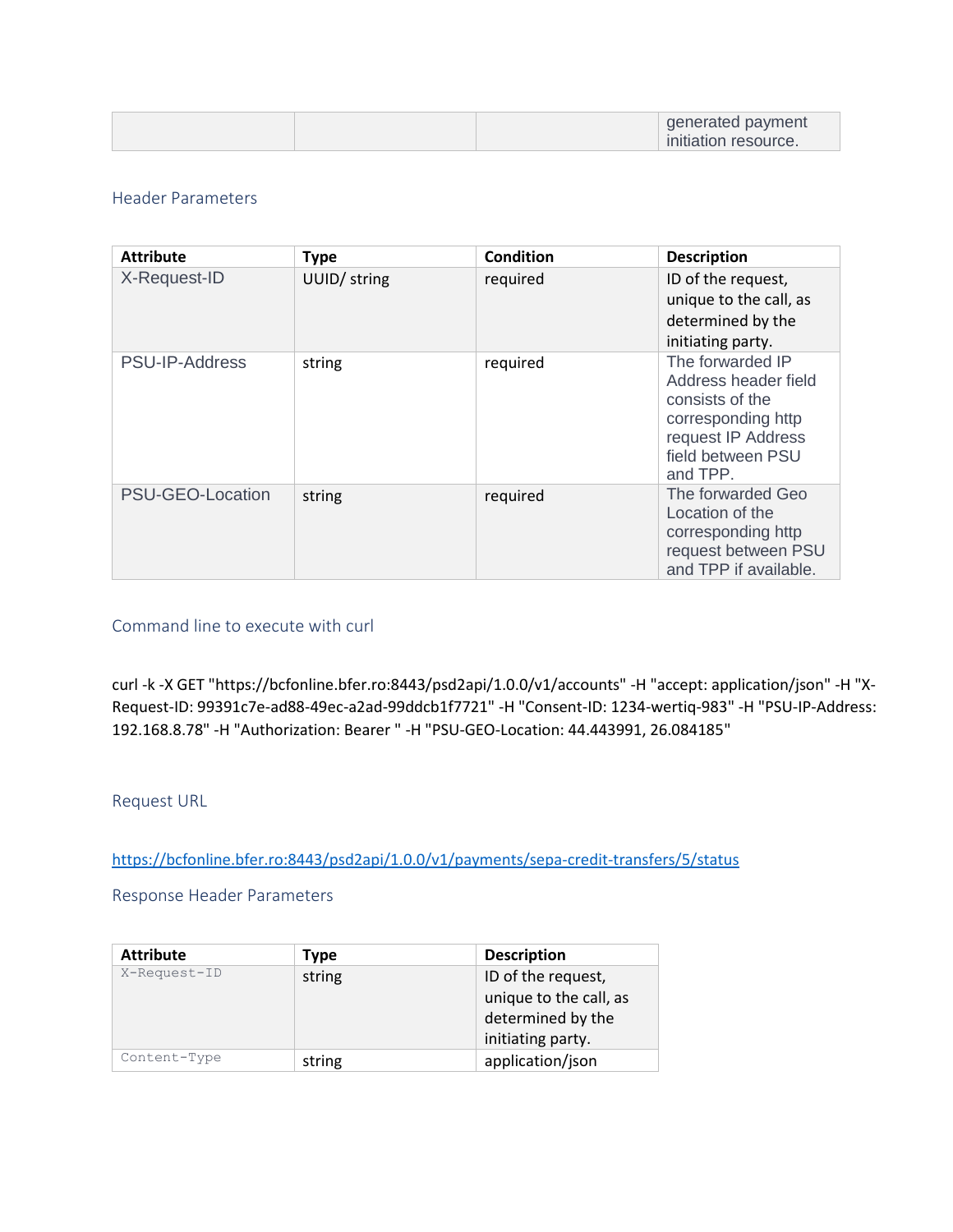#### Server response Example

| Code | <b>Description</b>                     | Content                       | <b>Response Example</b>     |
|------|----------------------------------------|-------------------------------|-----------------------------|
| 200  | Post Payment SCT Status<br>Response OK | "transactionStatus": "string" | "transactionStatus": "RCVD" |

# DELETE **[/v1/payments/sepa-credit-transfers/{paymentId}](https://176.223.226.28:9443/store/apis/info?name=EXIM-API&version=1.0.0&provider=admin#/operations/Payment%20Initiation%20Service%20(PIS)/delete_v1_payments_sepa_credit_transfers__paymentId_)**

### Description

This method initiates the cancellation of a payment. Cancels the addressed payment with resource identification *paymentId* if applicable to the payment-service, payment-product and received in product related timelines (e.g. before end of business day for scheduled payments of the last business day before the scheduled execution day).

The response to this DELETE command will tell the TPP whether the

- access method was rejected
- access method was successful
- access method is generally applicable, but further authorisation processes are needed.

#### Path Parameters

| <b>Attribute</b> | Type   | Condition | <b>Description</b>                                                             |
|------------------|--------|-----------|--------------------------------------------------------------------------------|
| paymentId        | string | Required  | Resource<br>identification of the<br>generated payment<br>initiation resource. |

| <b>Attribute</b>      | <b>Type</b> | Condition | <b>Description</b>                                                                     |
|-----------------------|-------------|-----------|----------------------------------------------------------------------------------------|
| X-Request-ID          | string      | Required  | ID of the request,<br>unique to the call, as<br>determined by the<br>initiating party. |
| <b>PSU-IP-Address</b> | string      | Required  | The forwarded IP<br>Address header field<br>consists of the                            |